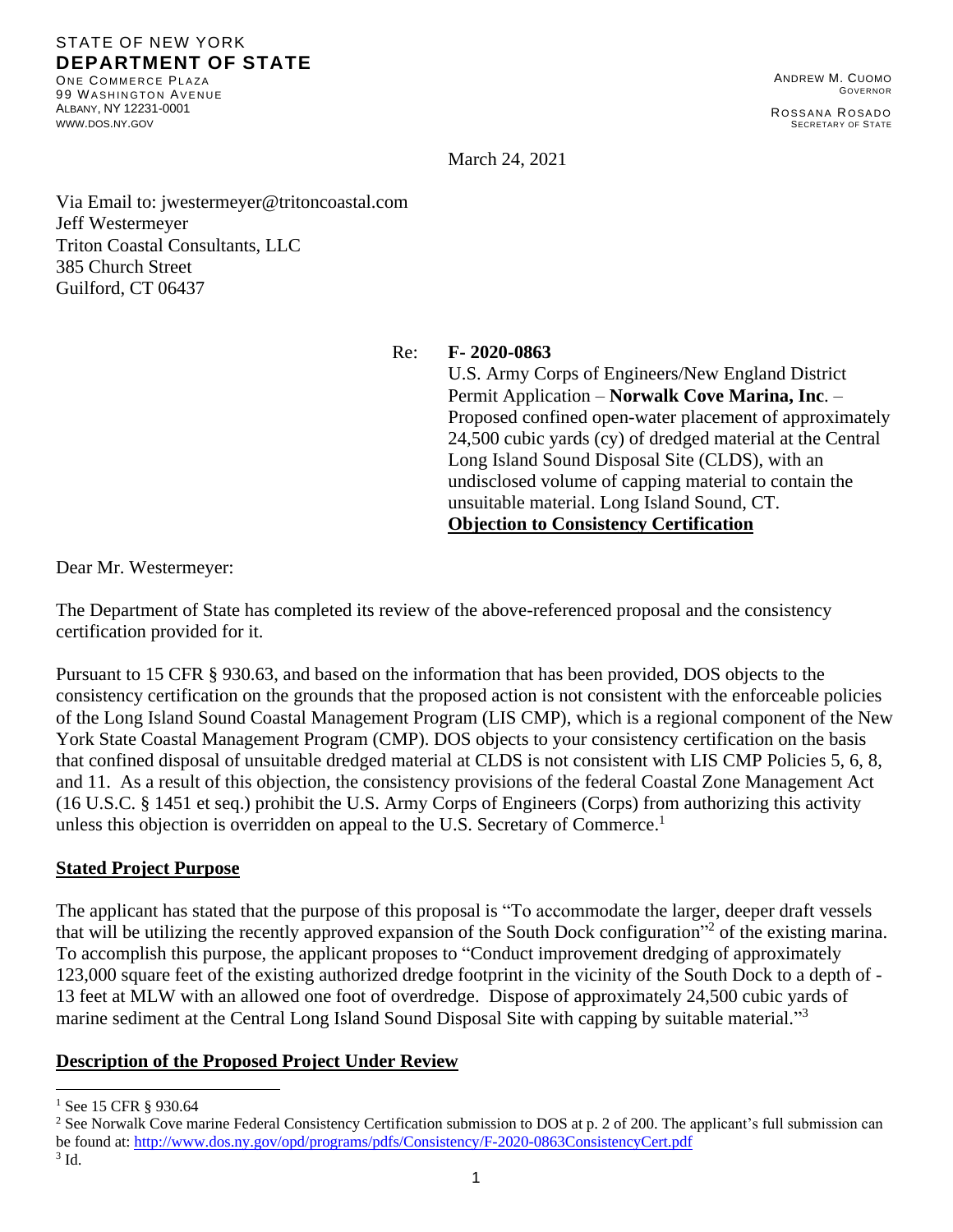DOS did not review the proposed dredging portion of the project at the applicant's property location for consistency with the enforceable New York State coastal policies as the marina and dredging are geographically located outside of the NYS interstate consistency boundary with Connecticut.<sup>4</sup> DOS reviewed the proposed open water disposal of the dredged material described by the applicant as "dredging approximately 24,500 cubic yards by clamshell bucket and disposing of the material at the Central Long Island Sound Disposal Site."<sup>5</sup> Herein after, the proposed open water disposal of 24,500 CY is referred to as the "proposed activity".

DOS used all of the materials provided within the permit application to the Connecticut Department of Energy and Environmental Protection (CTDEEP) and the Corps to review the proposed open-water disposal of the dredged material described by the applicant. It is noted that although the applicant submitted a consistency certification and a Suitability Determination (SD or Corps SD) indicating that CLDS was the site for the unsuitable material, the applicant's form for the 401 Water Quality Certification to CTDEEP indicated that the proposed activity was to "Dispose of approximately 24,500 cubic yards of marine sediment at the Western Long Island Disposal Site."<sup>6</sup> DOS did not evaluate the proposed activity for consistency at the Western Long Island Disposal Site (WLDS) location as this site was not indicated in the Corps SD or the consistency certification.

The dredged material was sampled in a marine sediment coring program at the project location to characterize the physical and chemical quality of sediments within the existing and proposed dredge footprints.<sup>7</sup> The sediment coring program consisted of the collection of five marine sediment cores and subsequent laboratory testing. The program was prepared in accordance with the "Regional Implementation Manual for the Evaluation of Dredged Material Proposed for Disposal in New England Waters, April 2004". Marine sediments were evaluated for disposal at an authorized ocean disposal location.

The results of the sediment analysis for contaminants of concern (COCs) are shown in Table 2 (see below at pp. 9-10) of the Corps  $SD$ ,<sup>8</sup> and compare the contaminant levels to the effects-range low (ERL), effects-range medium (ERM), and the CLDS reference site values. Values below the ERL are thought to likely have little toxic effect, while values at or above the ERM are thought to likely have toxic effects. The range between ERL and ERM can be quite large for some contaminants and the exact effects under certain conditions remains unknown or variable. These same COCs were measured at the CLDS reference site and were all either nondetectable, or very low.<sup>9</sup> The measured values for cadmium, copper, mercury, nickel, total polycyclic aromatic hydrocarbons (HPAH), DDD (pesticides) and total polychlorinated biphenyls (PCBs) in the applicant's sediment exceed the ERL, are multiple magnitudes above the CLDS reference site, and are within the range of variable or unknown toxicity. For example, the concentration of copper (which is toxic to fish and shellfish larvae even at low levels) measured in the applicant's sediment averaged at 53.4 mg/kg across all 4 samples, while copper was measured at 3.8 mg/kg at the CLDS reference site, which is an entire order of magnitude lower than the ERL. The same trend of exceedances is present for cadmium, mercury, nickel, DDD and PCBs, with concentration levels at the CLDS reference site that are either non-detectable, or orders of magnitude lower that the ERL.

Following laboratory testing on the individual cores, the Corps concluded in its Suitability Determination that:

<sup>4</sup> See U.S. Army Corps of Engineers Suitability Determination (SD), July 21, 2020 at p. 2.

<sup>&</sup>lt;sup>5</sup> See Statement of Consistency with Long Island Sound Coastal Policies and the Town of Southold Local Waterfront Revitalization Program and FCAF (September 16, 2020) at p.1.

<sup>&</sup>lt;sup>6</sup> Structures Dredging and Fill & 401 Water Quality Certificate Application Report Norwalk Cove Marina Dredge Footprint Deepening Project (DRAFT) at p. 5.

<sup>&</sup>lt;sup>7</sup> See Structures Dredging and Fill & 401 Water Quality Certificate Application Report Norwalk Cove Marina Dredge Footprint Deepening Project (DRAFT) at p. 6. "Marine sediment coring was performed at a total of five locations. Four cores were collected from the maintenance dredging area and one core from the proposed new dredge area. [] Cores extended to the authorized depth including overdredge at each location. Core recovery ranged between 46.8 inches and 78 inches in length." Id.

<sup>8</sup> See U.S. Army Corps of Engineers Suitability Determination (SD), July 21, 2020, Table 3 at p. 4.

<sup>9</sup> See Id.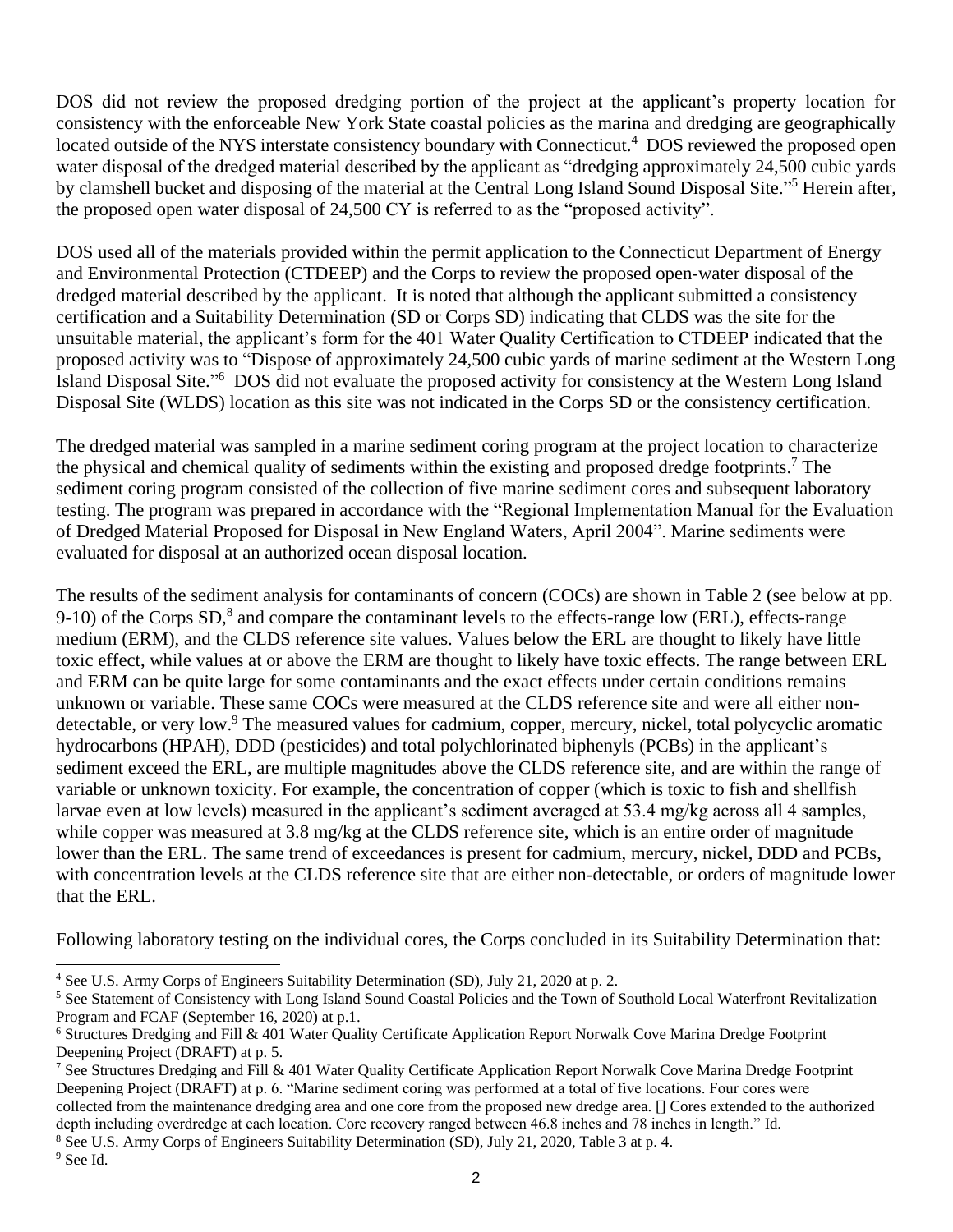Based on the weight of evidence including the conceptual site model, low-moderate project risk ranking, project footprint, and the elevated sediment chemistry results for these sediments, an increased potential to cause unacceptable adverse effects to the environment is indicated. According to the testing and evaluation requirements set forth in Section 404 of the CWA the sediments to be dredged from Norwalk Cove Marina are considered **unsuitable for unconfined open water placement at CLDS without additional testing to further evaluate the potential risk to human health and the environment**. <sup>10</sup> (Emphasis added)

However, notwithstanding this clear and direct conclusion that the 24,500 CY of dredged material are unsuitable for open water disposal, on September 9, 2020, Connecticut Department of Energy & Environmental Protection (CTDEEP) mischaracterized the material as "suitable for open water disposal at Central Long Island Sound Disposal site provided that is capped with suitable sediments."<sup>11</sup> It is unclear how CTDEEP would characterize the 24,500 CY of unsuitable material as "suitable" merely by attempting to "cap" the material with suitable material. Capping unsuitable material with suitable material does not alter or change the underlying unsuitable material's chemical composition.

On September 24, 2020, the applicant submitted a consistency certification and other supporting materials indicating that the 24,500 CY of unsuitable material would be "capped". CLDS is designated and managed as an ODA section 102 site.<sup>12</sup> Unsuitable material is prohibited for disposal at CLDS and the EPA has prohibited "capping" of unsuitable materials in Long Island Sound since  $1996$ <sup>[3]</sup>

# **Factors Relevant to this Review**

# *Description of Clean Water Act and Ocean Dumping Act*

In 1972, Congress passed Title I of the Marine Protection, Research, and Sanctuaries Act (MPRSA), commonly referred to as the "Ocean Dumping Act" (ODA), to "prevent or strictly limit the dumping in ocean waters of any material which would adversely affect human health, welfare, or amenities, or the marine environment, ecological systems, or economic potentialities."<sup>14</sup> The ODA authorizes the EPA Administrator to designate sites where ocean disposal may be permitted. In 1980, Congress amended the ODA to subject the dumping of dredged material in Long Island Sound by federal agencies, or by private parties dumping more than 25,000 cubic yards of dredged material, to the site selection, site designation. and environmental testing criteria of the ODA (known as the "Ambro Amendment"), making the waters of Long Island Sound the only area inside the nation's territorial sea in which the ODA applies.<sup>15</sup>

CZMA also incorporates state water quality standards into each state's CMP.<sup>16</sup> The U.S. Department of Commerce, National Oceanographic and Atmospheric Administration, Office of Coastal Management, has long

<sup>11</sup> CTDEEP LWRD License Application, Pre-Submission Consultation Form (Dredging) (September 9, 2020) at p. 2.

 $10$  Suitability Determination (July 30, 2020) at p. 6.

<sup>&</sup>lt;sup>12</sup> See 81 FR 41220, 44224 (July 7, 2016) "As the Proposed and Final Rule make clear, sediments that do not pass these tests are considered ''unsuitable'' and shall not be disposed of at the sites.

<sup>&</sup>lt;sup>13</sup> Disposal Area Monitoring System (DAMOS), Monitoring Surveys at the Central Long Island Sound Disposal Site December 2013, January 2014, & August 2014 (USACE New England District, Contribution 197 (February 2017) at p. 2. <sup>14</sup> 33 U.S.C. § 1401(b).

<sup>15</sup> 33 U.S.C. § l416(f). Congressional history confirms that the ODA was made applicable to Long Island Sound to afford greater protection to the marine environment from open water disposal than was otherwise available under the Clean Water Act. Congress' intention was to afford Long Island Sound "equal or greater protection from polluted dredged spoils [as that afforded to] open ocean waters." 126 Cong.Rec. H34063 (Dec. 13, 1980) (remarks of Rep. Ambro).

<sup>&</sup>lt;sup>16</sup> See 16 U.S.C. § 1456(f) (CZMA § 307(f)). "Construction with existing requirements of water and air pollution programs".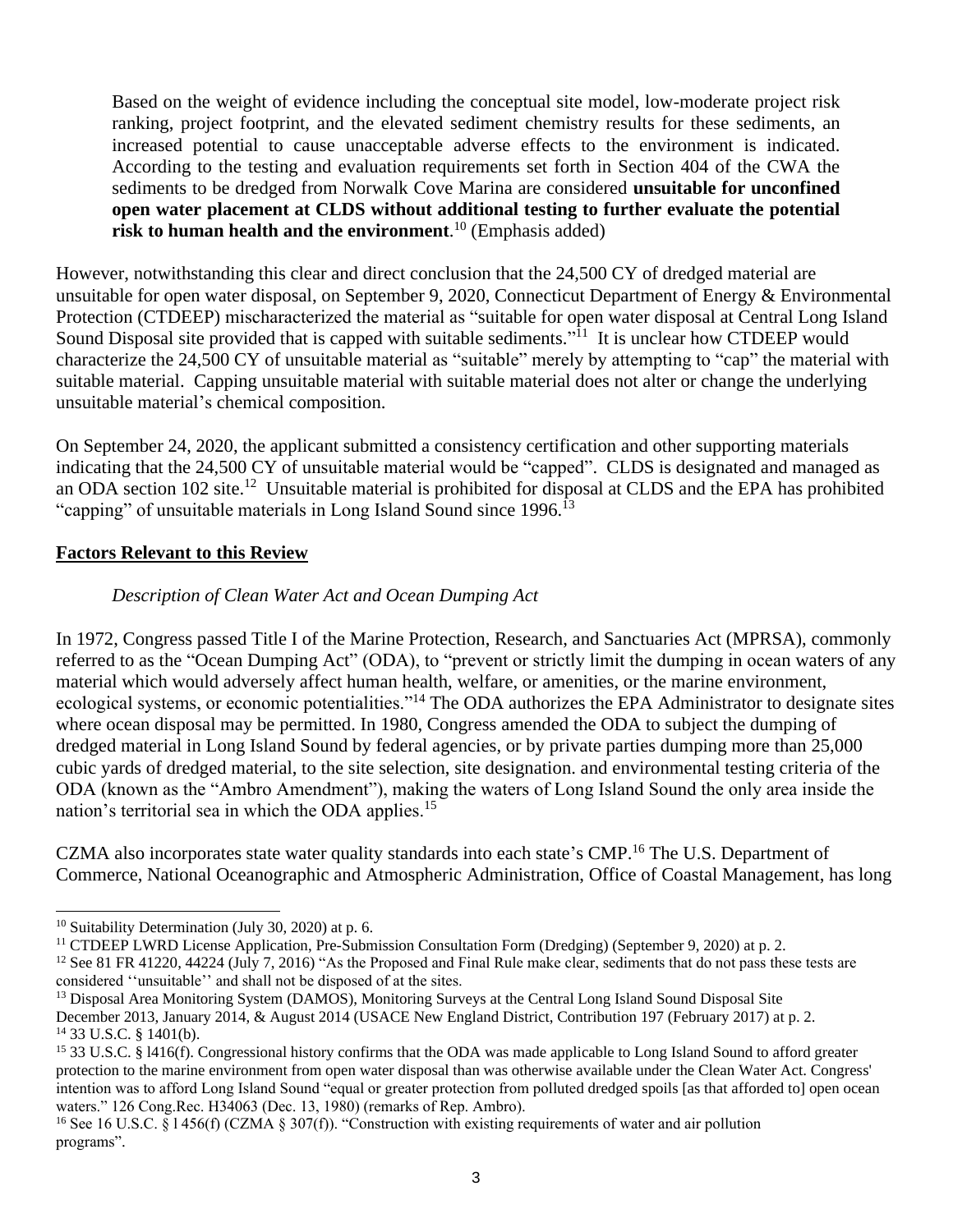recognized that a state's water quality standards are a component of each state's CMP and appropriate to use as a standard in a federal consistency review.<sup>17</sup>

One objective of the federal Clean Water Act (CWA) is to "restore and maintain the chemical, physical, and biological integrity of the Nation's waters" (33 U.S.C. § 1251(a)). Pursuant to the CWA, no discharge of dredged or fill material may be permitted if a practicable alternative exists that is less damaging to the aquatic environment. In other words, the applicant must show that steps have been taken to: (1) avoid aquatic environmental impacts to the extent possible; (2) minimize any remaining impacts on the aquatic environment; and (3) compensate for those impacts that are unavoidable.<sup>18</sup> In evaluating proposed placement activities in inland or coastal waters, the USACE is required to apply guidelines given by Section 404 of the CWA to ensure that such proposed discharge will not result in unacceptable adverse environmental impacts to waters of the United States.

## *The CLDS site designation rule requires material to be suitable for unconfined disposal*

CLDS is a Marine Protection and Sanctuary Reserve Act 16 USC § 1412 (Ocean Dumping Act (ODA) section 102) site. 19 CLDS is located within Long Island Sound and was designated by the U.S. Environmental Protection Agency (EPA) on July 7, 2016, effective August 8, 2016. According to the DAMOS website, CLDS "covers a 11.04 km<sup>2</sup> (3.2 nmi<sup>2</sup>) area and is centered at 41° 08.950' N, 72° 52.950' W (NAD 83). It is located approximately 10.89 km (5.6 nmi) south of South End Point, East Haven, Connecticut. Historically, CLDS has been one of the most active disposal sites in the New England region."<sup>20</sup>

The 2004 FEIS for CLDS and WLDS was completed for the ODA designation without evaluating the potential for capping of unsuitable material at those sites because "by 1996, the USEPA no longer allowed placement of unsuitable dredged material with capping to confine the material at Long Island Sound open water sites."<sup>21</sup> The CLDS site designation prohibits the use of capping of unsuitable materials and only allows disposal of suitable material at CLDS.<sup>22</sup>

The 2016 Final Rule requires that all material to be disposed of at CLDS meet either the CWA or ODA testing standards, or both, depending upon the quantity of the project. Private applicants disposing of <25,000 cy of dredged material in the Sound are also required to obtain a water quality certification from the respective issuing state. EPA has previously asserted in response to public comment on the CLDS site designation rule "that if the material is contaminated and found unsuitable for open-water disposal, it cannot be placed at one of

<sup>17</sup> See 81 FR 78514, 78519 (Nov. 8, 2016).

Notwithstanding any other provision of this chapter, nothing in this chapter shall in any way affect any requirement (1) established by the Federal Water Pollution Control Act, as amended, or the Clean Air Act, as amended, or (2) established by the Federal Government or by any state or local government pursuant to such Acts. Such requirements shall be incorporated in any program developed pursuant to this chapter and shall be the water pollution control and air pollution control requirements applicable to such program.

CZMA § 307(f) states that CAA and CWA requirements established by the Federal Government or by any state or local government pursuant to the CWA and CAA shall be incorporated in state management programs and shall be the water pollution control and air pollution control requirements applicable to such management program. NOAA's longstanding interpretation of 307(t) has been that these CWA and CAA pollution control requirements are automatically enforceable policies of the state management programs and, therefore, states are not required to submit as program changes any changes to state CAA and CWA provisions.

 $18$  See CWA 404(b)(1), Subpart A

<sup>19</sup> 81 FR 44220, 44228 (July 7, 2016), available at: https://www.govinfo.gov/content/pkg/FR-2016-07-07/pdf/2016-16147.pdf <sup>20</sup> See https://www.nae.usace.army.mil/Missions/Disposal-Area-Monitoring-System-DAMOS/Disposal-Sites/CentralLong-Island-Sound/

 $21$  DAMOS (Contribution 197) at p. 2.

<sup>&</sup>lt;sup>22</sup> See CLDS and WLDS Site Designation Rule  $(81 FR 44220, 44224)$  (July 7, 2016).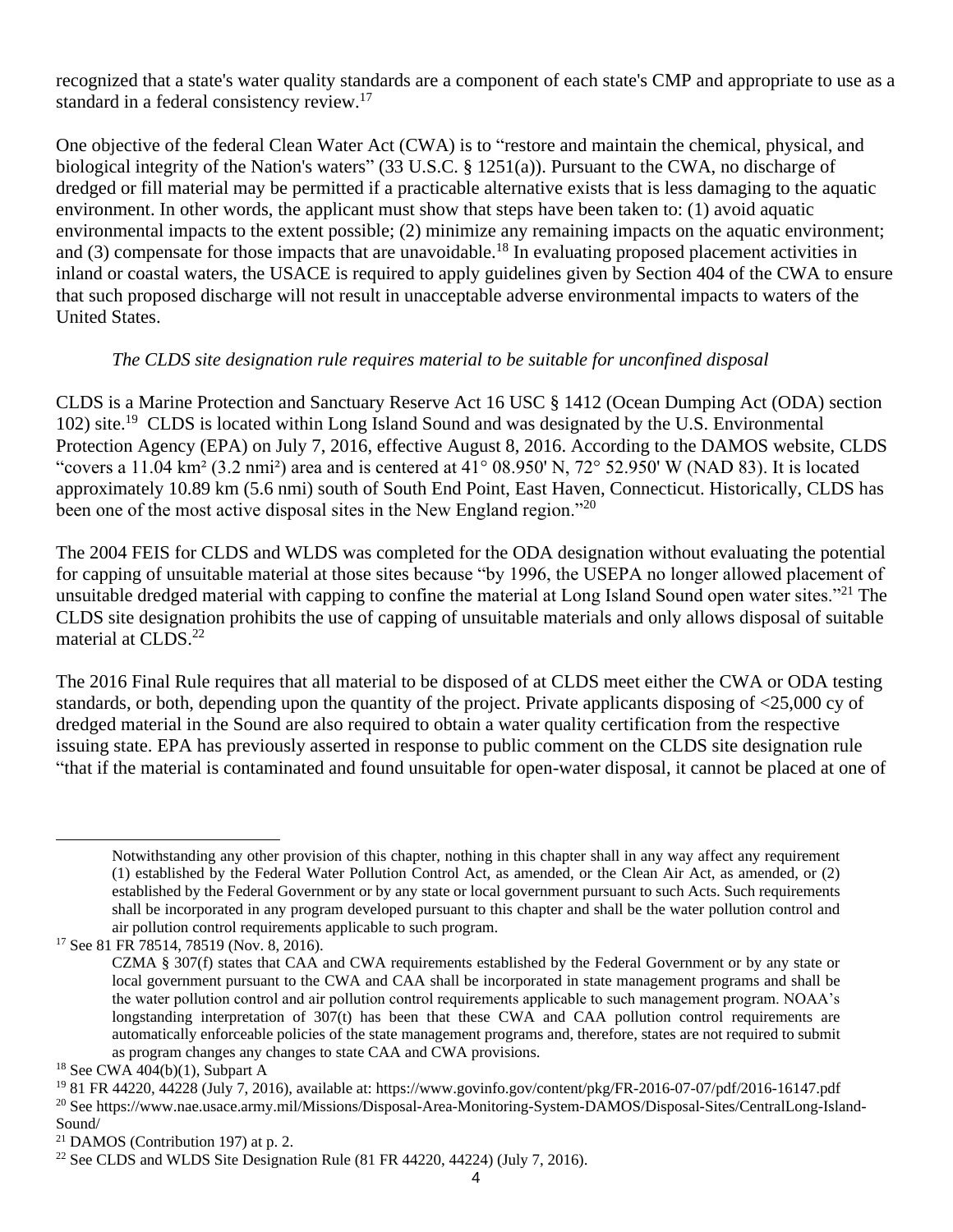the designated open-water sites."<sup>23</sup> DOS conditionally concurred with the site designation of CLDS (40 CFR § 228.15(b)(4)) on April 27, 2016, on the condition that use of the site remain consistent with the associated site restrictions and the EPA revised Site Management and Monitoring Plan (November 2018).<sup>24</sup> DOS has recently objected to the disposal at CLDS of unsuitable material for other proposed disposals of quantities <25,000  $CY.<sup>25</sup>$ 

The applicant is proposing to "cap" the proposed 24,500 CY of contaminated material with a future and separate unknown quantity of dredged material. The chemical concentrations of toxicity and exceedances remain unchanged in the presence of capped material.<sup>26</sup> As stated above, the Corps' finding for the proposed activity concluded that applying the "testing and evaluation requirements set forth in Section 404 of the CWA the sediments to be dredged from Norwalk Cove Marina are considered unsuitable for unconfined open water placement at CLDS without additional testing to further evaluate the potential risk to human health and the environment.<sup>27</sup> In addition, the Corps identified the following alternatives: "Alternative options include upland disposal (which may require additional sampling and testing depending on the selected disposal location) or capping of the dredged material at CLDS. Per 40 CFR § 230.72(b) capping the sediment at a specified 404 disposal site with material suitable for open water placement can be used to isolate the dredged material after discharge."<sup>28</sup> However, the Corps failed to note that the CLDS site restriction rules do not permit capping at CLDS, and that CLDS is also not a "specified 404 disposal site."<sup>29</sup>

# *The Proposed Activity is Improperly Segmented and Lacks a Cumulative Impacts Analysis*

Cumulative impacts are the successive, incremental and combined impacts of one or more activities on any coastal policy concern. These may be the product of past, present or future activities, can be both positive and negative, and can vary in intensity as well as spatial and temporal extent. They can therefore occur at the project-level (for example where repeated activities are undertaken at the same site) or regional-level (for example multiple projects in close proximity). Given the Sound's 100-year history as a "waste dumping ground<sup>"30</sup> for polluted sediments and other wastes, the analysis of the cumulative impacts of disposal of any quantity of dredged material at CLDS becomes a matter of paramount importance.

<sup>&</sup>lt;sup>23</sup> See "Response to Public Comments on Proposed Amendments to Designation of Central and Western Long Island Sound Dredged Material Disposal Sites (81 FR 7055; February 10, 2016)", June 2016, at p. 2, available at: https://www.epa.gov/sites/production/files/2016-07/documents/epa-r01-ow-2016-0068 response to comments.pdf <sup>24</sup> See DOS Conditional Concurrence with CLDS and WLDS site designation rule (April 25, 2016), available at: [https://www.dos.ny.gov/opd/programs/pdfs/consistencyDecisions/F-2016-0116CDL.pdf.](https://www.dos.ny.gov/opd/programs/pdfs/consistencyDecisions/F-2016-0116CDL.pdf)See also CLDS and WLDS Site Designation Rule (81 FR 44220) (July 7, 2016).

<sup>&</sup>lt;sup>25</sup> See DOS Objection letter (October 10, 2017) to a consistency certification for disposal of 20,000 CY containing unsuitable dredged material from the Milford Wharf Company at CLDS (DOS File # F-2017-0195); see DOS Objection letter (August 17, 2017) to a consistency certification for disposal of 2,700 CY containing unsuitable dredged material from Westcott Cove Shippen Ave. at CLDS (DOS File # F-2017-0168; see DOS Objection letter (April 7, 2017) to a consistency certification for disposal of 24,900 CY containing unsuitable dredged material from the Byram Shore Park Marina at Western Long Island Sound Disposal Site (WLDS) (DOS File # F-2016-0952).

<sup>&</sup>lt;sup>26</sup> CTDEEP improperly concludes that unsuitable dredged material "becomes: suitable if capped by concluding without scientific findings that the 24,5000 CY "is suitable for open water disposal at Central Long Island Sound Disposal site provided that is capped with suitable sediments." See CTDEEP LWRD License Application Pre-Submission Consultation Form Dredged at p. 2 (p. 81 of 200 of the federal consistency submission to DOS)

 $27$  SD at p. 6.

<sup>28</sup> Id.

<sup>29</sup> CLDS is an ODA § 102 designated site and not a "specified 404 disposal site". See CWA 40 CFR § 230.80 "Advanced identification of disposal areas." (Subpart I – Planning to Shorten Permit Processing Time) CWA has a regulatory process for the advanced selection of disposal locations that is separate and distinct from ODA section 102. See 81 FR 44220, 44226. The CLDS site designation rule confirms that ODA and CWA site selection process are distinct and separate by stating "While the CWA does not apply specifically to an EPA designation of a long-term dredged material disposal site under the MPRSA, future federal and nonfederal projects involving dredged material disposal in Long Island Sound will require both a section 404 permit as well as a State Water Quality Certification pursuant to section 401 of the CWA."

<sup>30</sup> See *Town of Huntington v. Marsh*, 859 F.2d 1134, 1135 (2nd Cir. 1988).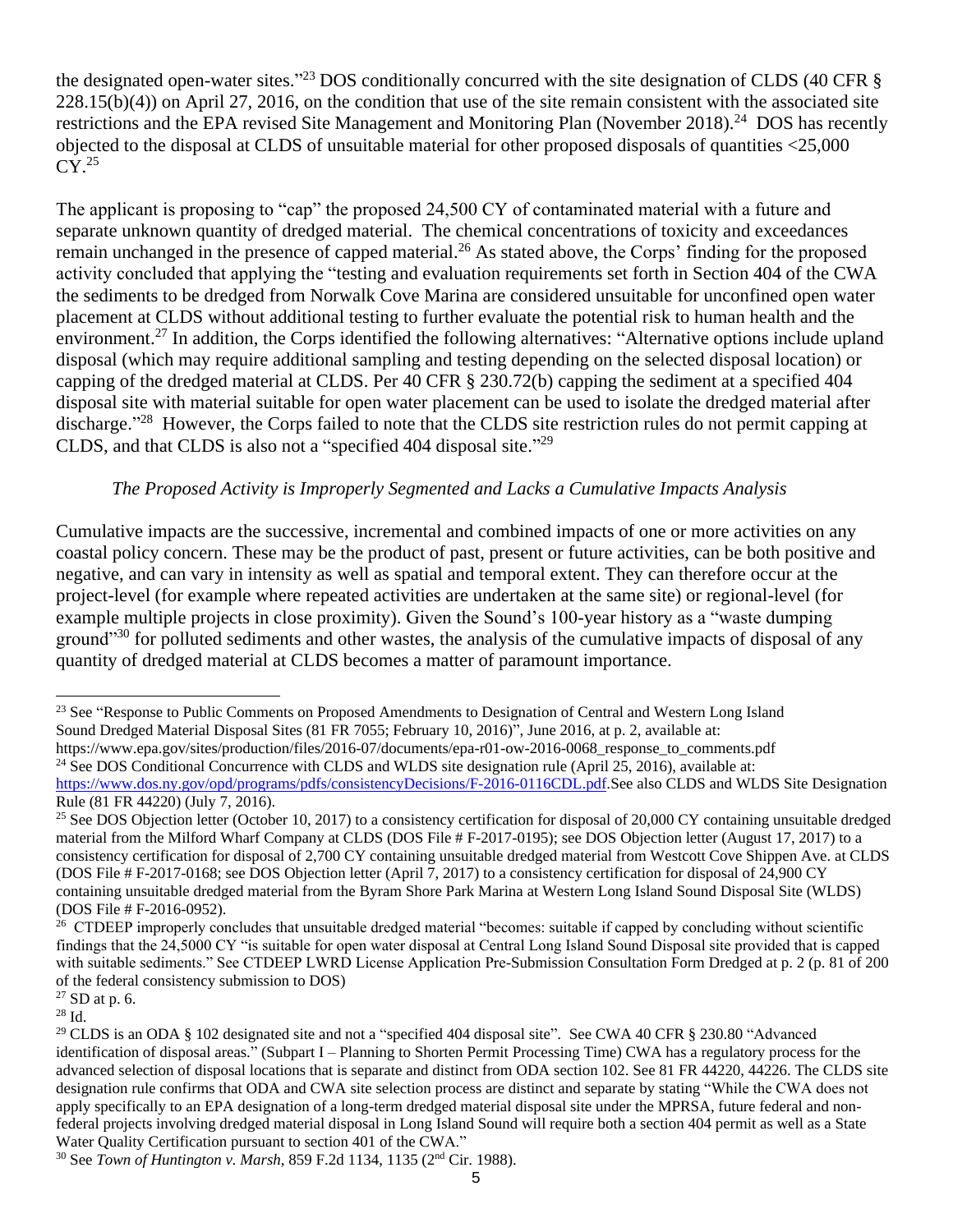The applicant's submission fails to acknowledge the cumulative impacts of the disposal of unsuitable dredged material. The analysis of cumulative impacts or effects of designating ocean disposal sites is required under the CZMA regulations, the ODA regulations, and the CWA regulations.<sup>31</sup> As noted in federal regulations at 15 C.F.R. § 930.11(g):

[t]he term ''effect on any coastal use or resource'' means any reasonably foreseeable effect on any coastal use or resource resulting from a Federal agency activity or federal license or permit activity …. Effects are not just environmental effects, but include effects on coastal uses. Effects include both direct effects which result from the activity and occur at the same time and place as the activity, and indirect (cumulative and secondary) effects which result from the activity and are later in time or farther removed in distance, but are still reasonably foreseeable. Indirect effects are effects resulting from the incremental impact of the federal action when added to other past, present, and reasonably foreseeable actions, regardless of what person(s) undertake(s) such actions.<sup>32</sup>

The applicant's statement that the disposal of 24,500 CY "is suitable for open water disposal at the Central Long Island Sound Disposal Site with capping by suitable material",<sup>33</sup> improperly segments the proposed open water disposal activity from future activities that have not been identified or disclosed. It also avoids biological testing of the contaminated dredged material. Each disposal must be looked at through the lens of not only the disposal proposed but also reasonably foreseeable future "activities" that come after it and the cumulative adverse coastal effects those activities may have. As described further below at pp. 13-14, contaminated dredged material that is slated to be capped will remain unconfined at the disposal site while awaiting a future undisclosed amount of suitable dredged material to cap the disposal at an unknown future date. Frequently, several seemingly unrelated disposal projects that require capping are timed to occur within the same disposal season in order to create efficiencies and schedule one capping event for all.<sup>34</sup>

In addition, and as evidence of improper segmenting of the projects to evade ODA testing requirements, the applicant's failure to include the material to be used as cap within its total project amount leads to the mischaracterization of the applicant's project as a project falling under the 25,000 CY CWA threshold. Once the capping materials are considered together with the 24,500 CY that the applicant intends to be dredged and disposed at CLDS, the total amount of material to be disposed by the applicant will exceed 25,000 CY, thus turning the applicant's project into one that must be tested using ODA standards.

The improper segmentation of the dredged material, which was separately evaluated and determined to be unsuitable, from an unknown and undisclosed amount of "cap" material has been previously found to be a violation of the National Environmental Policy Act (NEPA). In Natural Resources Defense Council, Inc. v. Callaway,<sup>35</sup> the Second Circuit found that the Navy, the Corps and others had violated NEPA by failing to consider the cumulative effects of other dumping projects in Long Island Sound for a dredging project proposed by the U.S. Navy as the final environmental impact statement had only evaluated the environmental impact of a *specific* dredging and dumping project. The Court cautioned that an agency cannot treat "a project as an isolated 'single-shot' venture in the face of persuasive evidence that it is but one of several substantially similar

<sup>31</sup> See ODA § 102(a)(E) and (F); 40 CFR § 228.6(a)(7); 15 CFR § 930.11(g); and 40 CFR §§ 230.11(a), (b), (c), (e), (g); §§ 230.31 and 230.32; §§ 230.61(b)(2) and (3).

<sup>32</sup> 15 CFR § 930.11(g).

<sup>&</sup>lt;sup>33</sup> Norwalk Federal Consistency Certification at p. 35 of 200.

<sup>&</sup>lt;sup>34</sup> The applicant has not identified any other disposal projects that might be coordinated to take place within the same dredging season or that would be capped at the same time. The Corps has previously deemed multiple disposals, all in need of "capping" as the dredged material is assumed contaminated, as having been disposed without suitable "cap" material and remained exposed to the Sound ecosystem for five or more months See i.e. DAMOS No. 197 at Appendix B at pp. 7-10, and 17-21. See infra fn. 37. <sup>35</sup> 524 F.2d 79 (2nd Cir. 1975).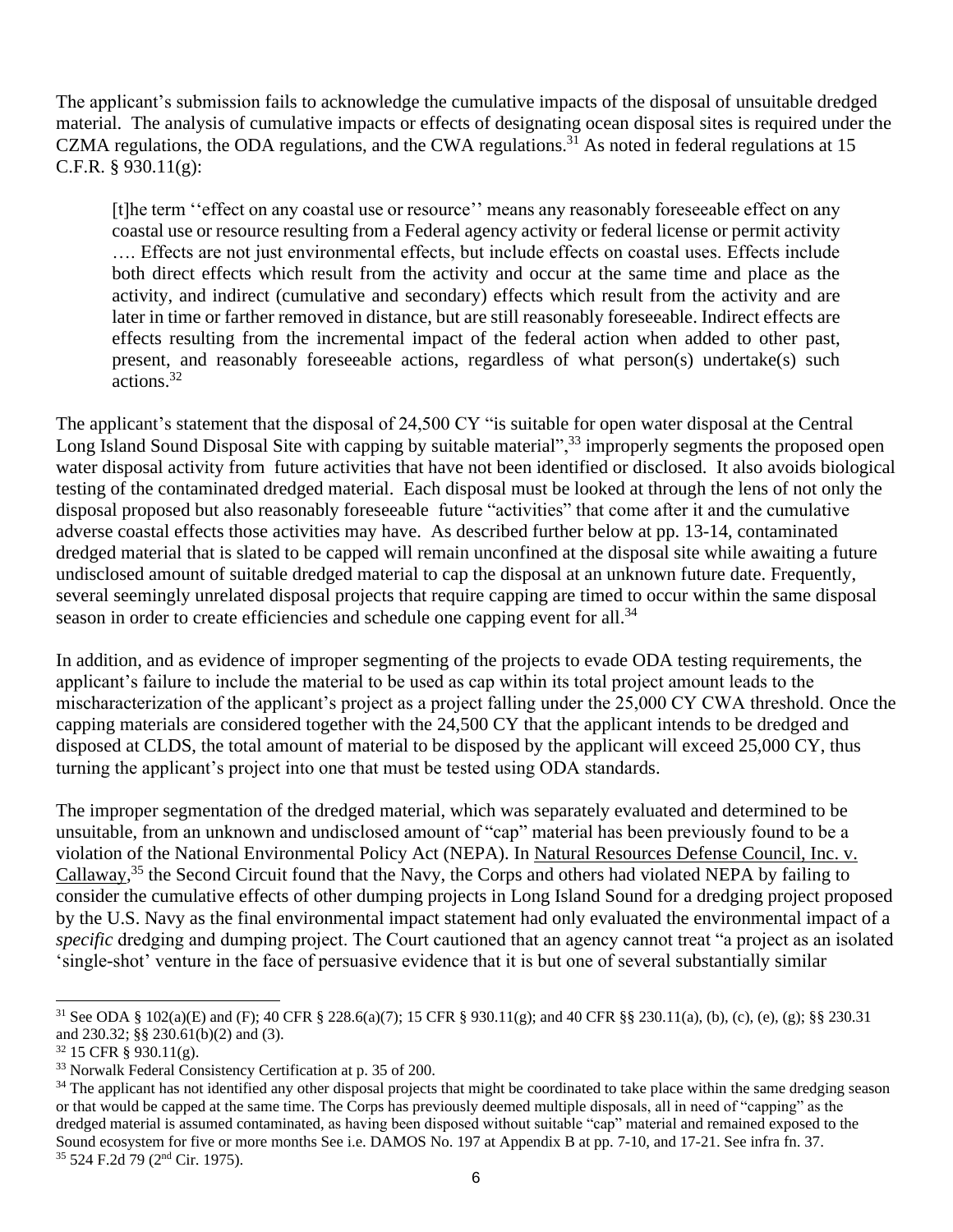operations, each of which will have the same polluting effect in the same area. To ignore the prospective cumulative harm under such circumstances could be to risk ecological disaster."<sup>36</sup> In this case, the applicant segmented its proposed activity and treated the proposed capping and possibly other similar projects as "discrete" events in contravention of this well-settled caselaw.<sup>37</sup>

## **Coastal Policy Analysis**

In conducting its federal consistency review, DOS assesses the effects of this project on any coastal use or resource of the New York coastal area. As noted in federal regulations, coastal effects include both direct effects which result from the activity and occur at the same time and place as the activity, and indirect (cumulative and secondary) effects which result from the activity and are later in time or farther removed in distance, but are still reasonably foreseeable.

As described in detail below, DOS objects to the applicant's consistency certification because the deposition of potentially toxic quantities of the multiple metals, pesticides, PAHs, and PCBs will have adverse effects on New York's coastal resources and uses. Additionally, the CZMA consistency certification and supporting information fails to evaluate and describe the cumulative and secondary, direct and indirect effects and impacts on New York State's coastal land and water uses and resources, including impairment of the state water quality standards.

CLDS is an ODA designated site that mandates the use of biological testing (Tier IV) if the material is initially found unsuitable, to ensure contaminants are not bioavailable (at least in a laboratory setting). As the Corps identified in the Suitability Determination, <sup>38</sup> biological testing would be required before the disposal of the applicant's dredged material could proceed as proposed at CLDS. The applicant's selection of capping as an appropriate disposal method is not only not permitted at this site, it also attempts to avoid the requirement that any proposed disposal of the identified unsuitable materials must undergo biological testing. The applicant has not provided any information as to how its proposed use of this ODA Section 102 designated site, which prohibits capping, for the identified unsuitable dredged material conforms with the CLDS site designation rule and CLDS SMMP.

## **Applicable Policies**

### **LIS CMP Policy 5: Protect and improve water quality and supply in the Long Island Sound coastal area. LIS CMP Policy 5.3: Protect and enhance the quality of coastal waters.**

*Protect water quality based on physical factors (pH, dissolved oxygen, dissolved solids, nutrients, odor, color, and turbidity), health factors (pathogens, chemical contaminants, and toxicity), and aesthetic factors (oils, floatables, refuse, and suspended solids). Protect water quality of coastal waters from adverse impacts associated with excavation, fill, dredging, and disposal of dredged material.*<sup>39</sup>

<sup>&</sup>lt;sup>36</sup> Id. at 88; see also *Town of Huntington v. Marsh*, 859 F.2d 1134 (2<sup>nd</sup> Cir. 1988) (cautioning against the segmentation of open water disposal activities and that such a process is to be avoided).

<sup>&</sup>lt;sup>37</sup> DOS has recently received federal consistency certifications for the additional disposal of unsuitable dredged material for individual quantities of 11,680 CY (Shore & Country Club); 850 CY (195 Investment LLC); 20,340 CY (T. Greenwich); and 12,350 CY (Dutch Wharf Boatyard & Marina). All the proposed activities, in addition to Norwalk proposed activity, are seeking to dispose of the unsuitable dredged materials as a discrete activity and capping the material with an undisclosed "suitable" material. None of the proposed future disposals have completed additional biological testing but are instead seeking to use a CWA management method of capping at CLDS, an ODA section 102 designated site that prohibits the disposal of or capping of unsuitable dredged material.  $38$  See SD at 6.

<sup>39</sup> See LIS CMP at p. 78.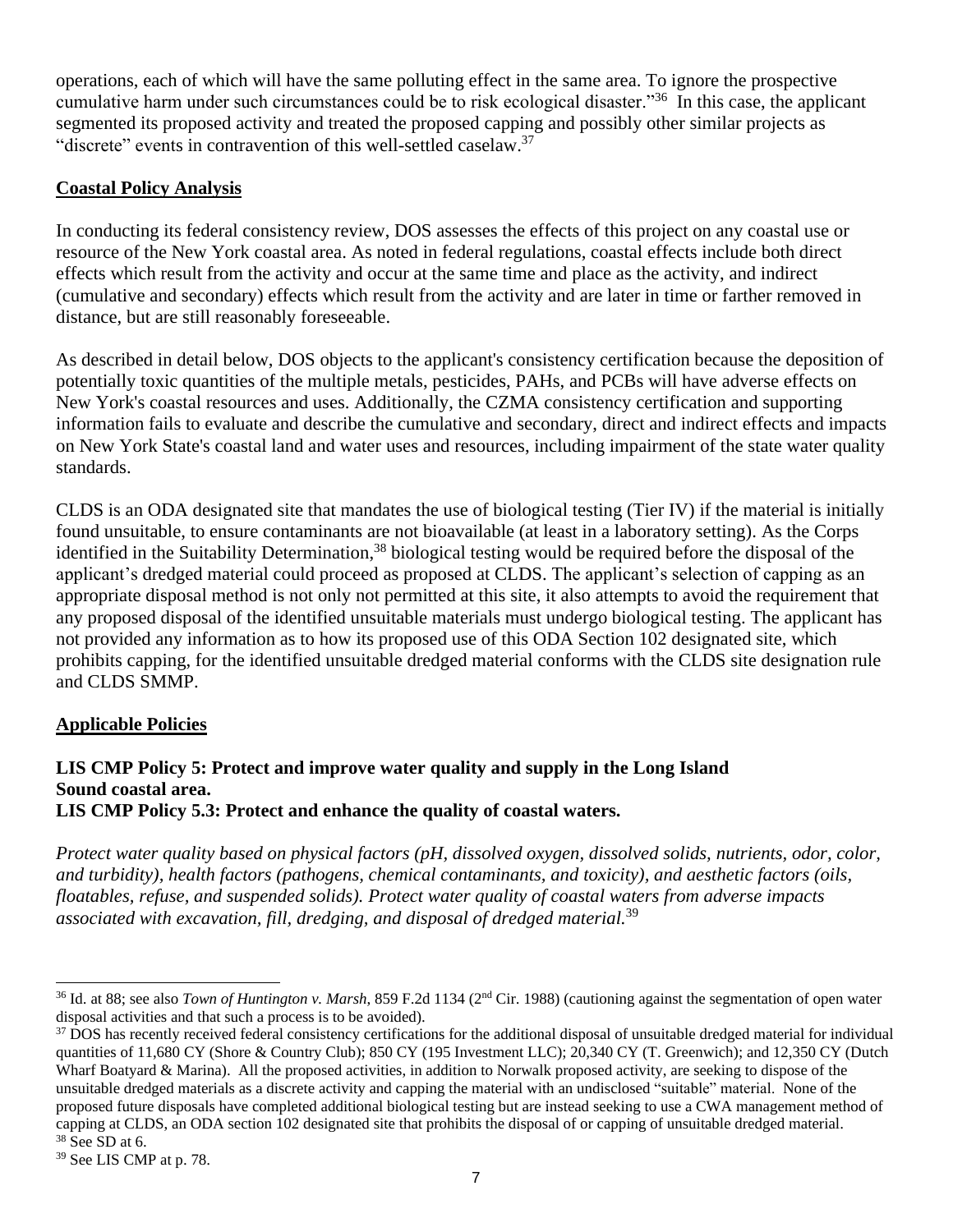LIS CMP Policy 5 is directed at protecting and improving water quality in the Sound, including the protection of water quality caused by the introduction of pathogens, chemical contaminants, and toxicity, and "from adverse impacts associated with excavation, fill, dredging, and disposal of dredged material." (LIS CMP Policy 5.3). One of the principal purposes of these policies is to protect the overall water quality of Long Island Sound through a combination of managing new sources and remediating existing sources of pollution. Cumulative impacts from past, present and future dredged material disposal events must be considered when judging water quality. As one of a number of causes of water quality impairment, disposal of unsuitable dredged material in the open waters of the Sound at CLDS has significant potential to adversely affect human health and the estuarine environment.

One of the principal purposes of this policy is to protect water quality of coastal waters from adverse impacts associated with excavation, fill, dredging, and disposal of dredged material. Water quality protection and improvement in the region must be accomplished by the combination of managing new and remediating existing sources of pollution. The potential impacts of increased sediment volume required as capping material, as well as the likely efficacy of the capping material, is considered evaluating the proposed action's consistency with this policy.

Disposal of dredged material in open-water may impair water quality during the disposal process, especially when the material is deemed unsuitable for open water disposal and contains toxic levels of contaminants. Adverse effects to human health and the estuarine environment can be directly attributed to the discharge of toxic dredged sediments in open water and into the water column, in particular fine silty material that is resuspended or dispersed prior to settling on the benthic habitat. As noted in the EPA's Final Environmental Impact Statement for the Designation of Dredged Material Disposal Sites in Central and Western Long Island Sound,

[d]redged material particles may be transported horizontally in two ways. They may be carried by local currents while still in the water column immediately after disposal, or they may be deposited on the seafloor and then periodically resuspended into the water column and transported by the currents. Most of the dredged material to be disposed in Long Island Sound consists of very fine sand to silt and clay. Low concentrations (2 to 5 percent of the dredged material) of the finest fraction of dredged material particles may persist for several hours in the water column as turbid plumes before depositing on the bottom Once deposited, current and wave energy affect the transport and dispersion of dredged material. The deep basins of western and central Long Island Sound are covered with fine-grained deposits and have recorded net accumulation rates ranging from 0.26 to 1.3 millimeters (0.01 to 0.05 inches) per month. The finest fraction of sediments may be deposited and then resuspended, transported, dispersed, and redeposited many times before ultimately being incorporated into permanent sediment deposits.<sup>40</sup>

These effects may be exacerbated with the presence of elevated levels of certain contaminants known to exist in LIS, such as copper. Warming ocean temperatures alter the ambient environment and can serve as a catalyst to and compound these effects that are expected to increase in the future. Moreover, the cumulative long-term impact of previous repeated disposal actions has not been adequately assessed, nor has the multitude of future proposed disposal actions. In addition, this disposal action is dependent on unidentified future disposal actions

<sup>&</sup>lt;sup>40</sup> See Final Environmental Impact Statement for the Designation of Dredged Material Disposal Sites in Central and Western Long Island Sound, Connecticut and New York, Prepared by the U.S. Environmental Protection Agency, New England Region, In Cooperation with U.S. Army Corps of Engineers, New England District, March 2004, p. 4- 16. (Internal citations omitted); see also SAIC, 1994. Analysis of the Contribution of Dredged Material to Sediment and Contaminant Fluxes in Long Island Sound. Special Technical Report. Contribution #88. Prepared for the U.S. Army Corps of Engineers, New England District, Waltham, MA. Disposal Area Monitoring System (DAMOS) Report. June; Kim, B.H. and H.J. Bokuniewicz. 1991. Estimates of sediment fluxes in Long Island Sound. Estuaries.14:237-247.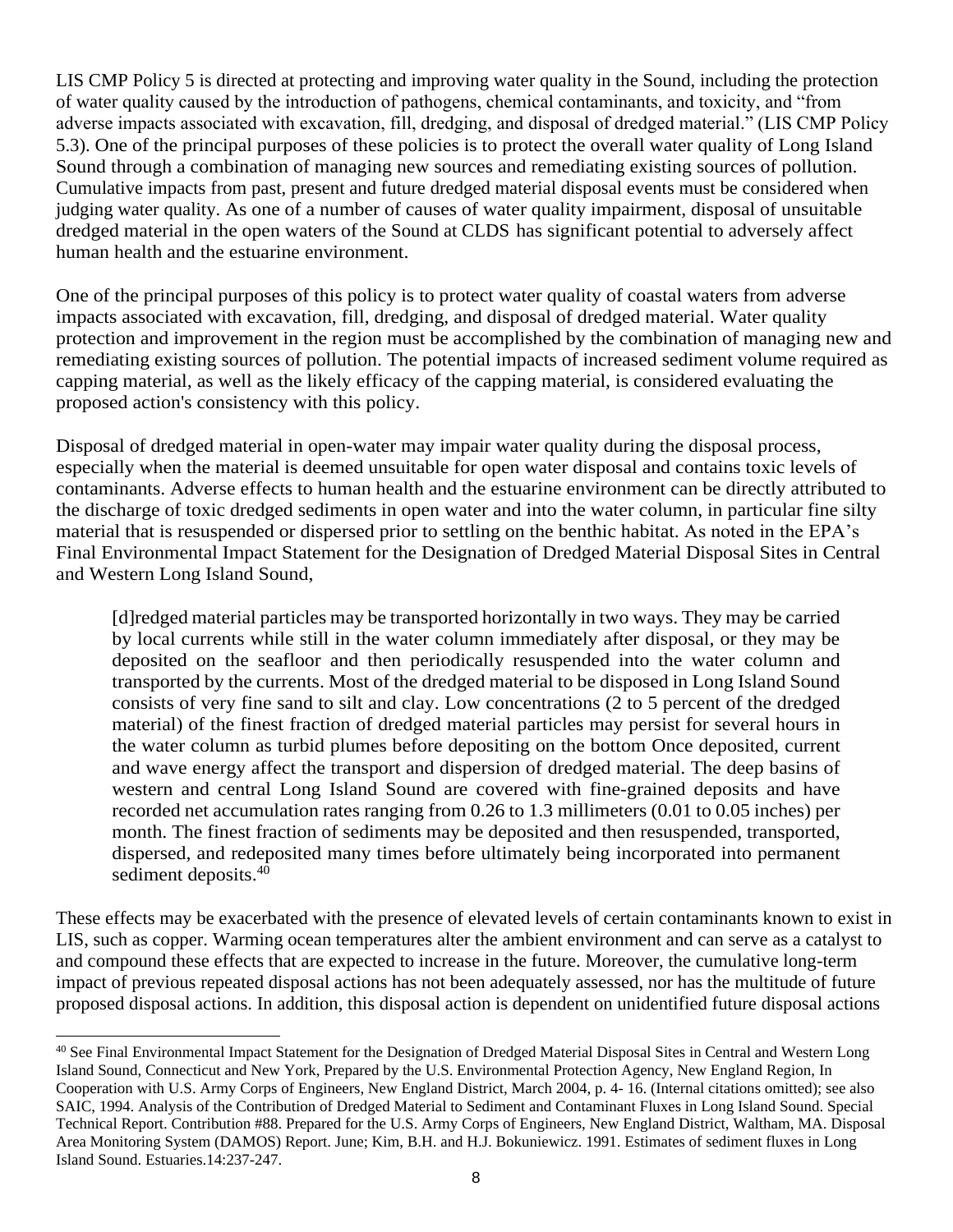which would be required to isolate and sequester (i.e., "cap") the toxic contaminants from the waters and biota of the Sound.

Site reference material is the baseline of evaluation, but it only tests whether the sediments proposed for open water disposal present a threat significantly worse than the sediments already in the vicinity of the site. The dredged material has not been evaluated to determine if it would present an increased threat when added to the reference sediments, which may be contaminated by any number of sources other than dredged spoils that are dumped in the Sound. The consistency certification or the information and data submitted by the applicant failed to address the cumulative effects of continuing disposal of contaminated sediments at the proposed sites using reference data that, itself, reflects elevated levels of contamination from the ubiquitous presence of chemical contamination in the Sound.

#### *Sediment description and chemical composition of the 24,500 CY of dredged materials*

A series of four sediment core/sample areas (Stations A, B, C, D, and E) were taken from the proposed project dredging area revealing that the dredged materials would be 95%, 98.1%, 96%, 94.2% and 95.8 % fine-grained sediments with minimal sands including two samples (RS-3 and RS-4) with minimal to zero presence of medium to coarse grain sands.<sup>41</sup>

| <b>Grain Size %</b> | <b>Station A</b> | <b>Station B</b> | <b>Station C</b> | <b>Station D</b> | <b>Station E</b> |
|---------------------|------------------|------------------|------------------|------------------|------------------|
| Gravel              |                  |                  |                  |                  |                  |
| Coarse Sand         | 0.4              | 0.1              |                  | 0.2              | 0.1              |
| Medium Sand         | 0.4              | 0.3              | 0.8              |                  | 0.8              |
| Fine Sand           | 4.2              | 1.J              |                  | 4.6              | 3.3              |
| Fines               | 95               | 98.1             | 96               | 94.2             | 95.8             |

### **Table 1: Gain Size Distribution**

The results of the sediment analysis for contaminants of concern (COCs) in the Corps  $SD^{42}$  compare the contaminant levels to the effects-range low (ERL), effects-range medium (ERM), and the CLDS reference site values. The SD defines the chemical concentrations (Sediment Quality Guidelines) testing for the presence of contaminants in dredged materials expressed as effects-range low (ERL) and effects-range median (ERM). (See Table 2). The ERL and ERM are not considered to be toxicity pass-fail thresholds, instead "the ERL and ERM values are empirically derived guidelines based on a large number of studies nationwide that identify contaminant levels that indicate probability of toxic effects to inform decision making."<sup>43</sup> The range between ERL and ERM can be quite large for some contaminants and the exact effects under certain conditions remains unknown or variable. The ERL and ERM values are then compared to the disposal site reference values (REF) to compare the levels of contamination in the dredged material to the benthic habitat of the disposal site. The USACE sediment analysis evaluation further instructs:

Effects are considered unlikely at concentrations below the ERL with an increased probability of toxic effects as concentrations increase. At concentrations above the ERM toxic effects are considered likely. For samples with sediment concentrations that fall between the ERL and ERM levels, consideration is given to both the number contaminants that exceed ERL values and where

 $41$  See SD at Table 3, p. 4.

<sup>&</sup>lt;sup>42</sup> See U.S. Army Corps of Engineers Suitability Determination, July 21, 2020, Table 3 at p. 54.

<sup>&</sup>lt;sup>43</sup> SD at p. 4. The USACE is the preparer of the applicant's Suitability Determination.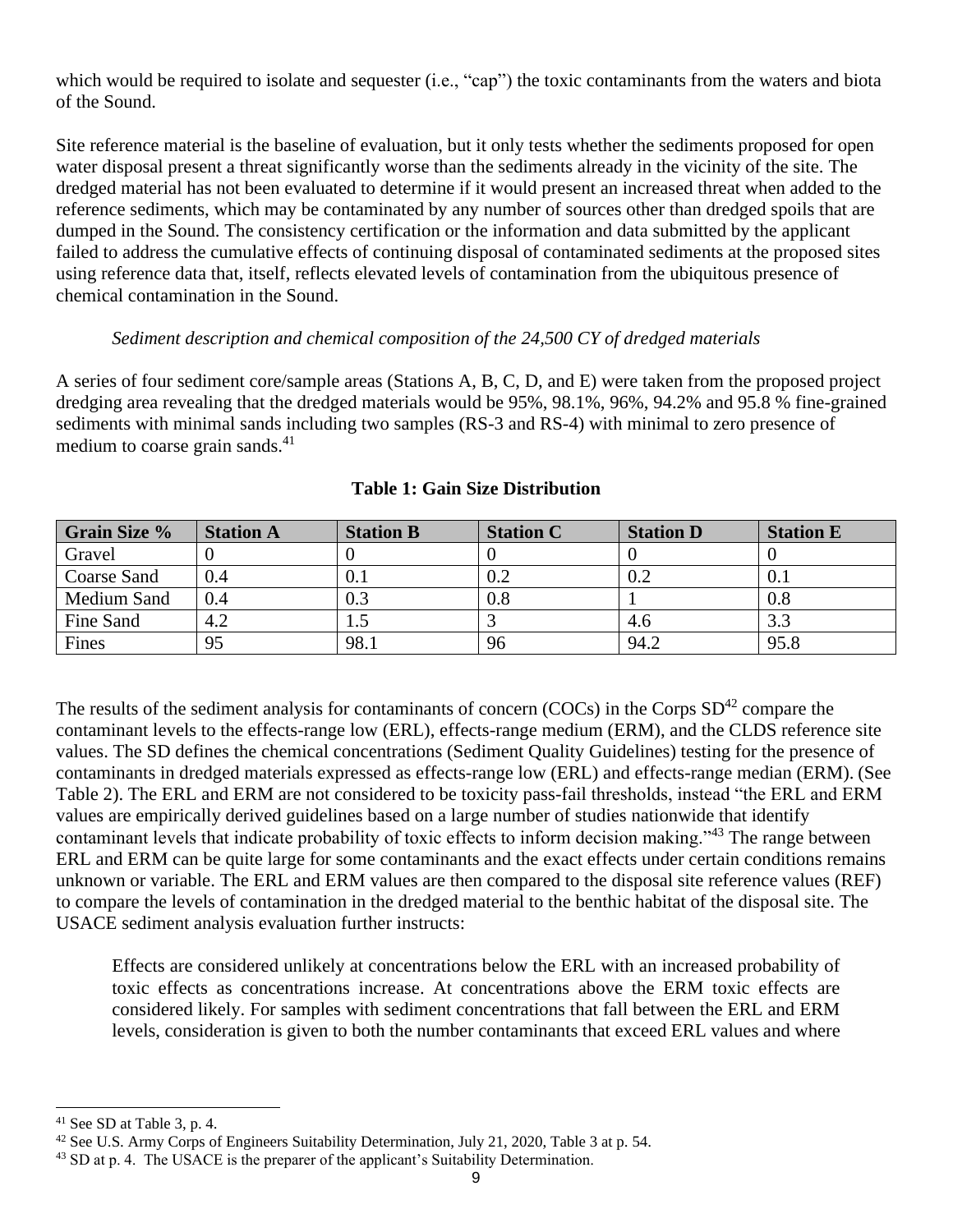the concentrations fall in the range between ERL and ERM values in assessing the probability of toxic effects and the potential need for additional testing.<sup>44</sup>

The following contaminant exceedances as compared to the CLDS reference sites are confirmed in the Corps SD for the proposed activity as follows:

| <b>Norwalk</b>  |                |                |             | <b>Station A</b> | <b>Station B</b> | <b>Station C</b> | <b>Station D</b> | <b>Station E</b> |
|-----------------|----------------|----------------|-------------|------------------|------------------|------------------|------------------|------------------|
| Cove            |                |                |             |                  |                  |                  |                  |                  |
| <b>Marina</b>   |                |                |             |                  |                  |                  |                  |                  |
| <b>Stations</b> |                |                |             |                  |                  |                  |                  |                  |
| NAE-            | <b>ERL</b>     | <b>ERM</b>     | <b>CLDS</b> |                  |                  |                  |                  |                  |
| 2007-           |                |                |             |                  |                  |                  |                  |                  |
| 00457           |                |                |             |                  |                  |                  |                  |                  |
| <b>Total</b>    |                |                | 1.76        | 2.0              | 1.8              | 2.1              | 2.1              | 2.5              |
| Organic         |                |                |             |                  |                  |                  |                  |                  |
| <b>Carbon</b>   |                |                |             |                  |                  |                  |                  |                  |
| $\frac{0}{0}$   |                |                |             |                  |                  |                  |                  |                  |
| <b>Metals</b>   |                |                |             |                  |                  |                  |                  |                  |
| (mg/kg)         |                |                |             |                  |                  |                  |                  |                  |
| Arsenic         | 8.2            | 70             | 5.86        | 6.26             | 6.87             | 8.64             | 8.04             | 7.4              |
| Cadmium         | 1.2            | 9.6            | $0.08*$     | 1.97             | 1.97             | 2.07             | 2.42             | 2.17             |
| Chromium        | 81             | 370            | 35.7        | 69.7             | 69.6             | 80.5             | 84.6             | 73.4             |
| Copper          | 34             | 270            | 26.1        | 121              | 124              | 142              | 177              | 140              |
| Lead            | 46.7           | 218            | 24.3        | 53.2             | 48.1             | 59.3             | 64.8             | 50.8             |
| Mercury         | 0.15           | 0.71           | 0.112       | 0.440            | 0.450            | 0.560            | 0.660            | 0.450            |
| Nickel          | 20.9           | 51.6           | 20.0        | 25.9             | 25.4             | 27.3             | 29               | 26.8             |
| Zinc            | 150            | 410            | 91.3        | 169              | 182              | 194              | 208              | <b>198</b>       |
| <b>Total</b>    | 552            | 3,160          | 77.1        | 48.3*            | $37.3*$          | $29.3*$          | $174*$           | $101.4*$         |
| <b>LPAH</b>     |                |                |             |                  |                  |                  |                  |                  |
| (ug/kg)         |                |                |             |                  |                  |                  |                  |                  |
| <b>Total</b>    | 1,700          | 9,600          | 725         | 720              | 753              | 877              | 1653             | 1180             |
| <b>HPAH</b>     |                |                |             |                  |                  |                  |                  |                  |
| (ug/kg)         |                |                |             |                  |                  |                  |                  |                  |
| $4,4'$ DDD      | $\overline{2}$ | 20             | $0.38*$     | 0.33U            | 0.33U            | 1.80             | 3.20             | 0.33U            |
| (ug/kg)         |                |                |             |                  |                  |                  |                  |                  |
| 4,4'DDE         | 2.2            | 27             | 0.56        | 1.8              | 0.50U            | 3.40             | 4.30             | 2.30             |
| (ug/kg)         |                |                |             |                  |                  |                  |                  |                  |
| $4,4'$ DDT      | $\mathbf{1}$   | $\overline{7}$ | $0.15*$     | 0.33U            | 0.33U            | 1.10             | 1.70             | 0.33U            |
| (ug/kg)         |                |                |             |                  |                  |                  |                  |                  |
| <b>Total</b>    | 1.58           | 46.1           | $1.09*$     | $2.46*$          | $1.15*$          | 6.3              | 9.2              | $2.96*$          |
| <b>DDX</b>      |                |                |             |                  |                  |                  |                  |                  |

### **Table 2. Suitability Determination for Norwalk Cove Marina, Norwalk Harbor, Norwalk, CT, File Number NAE-2007-457**

 $^{44}$  SD at p. 4.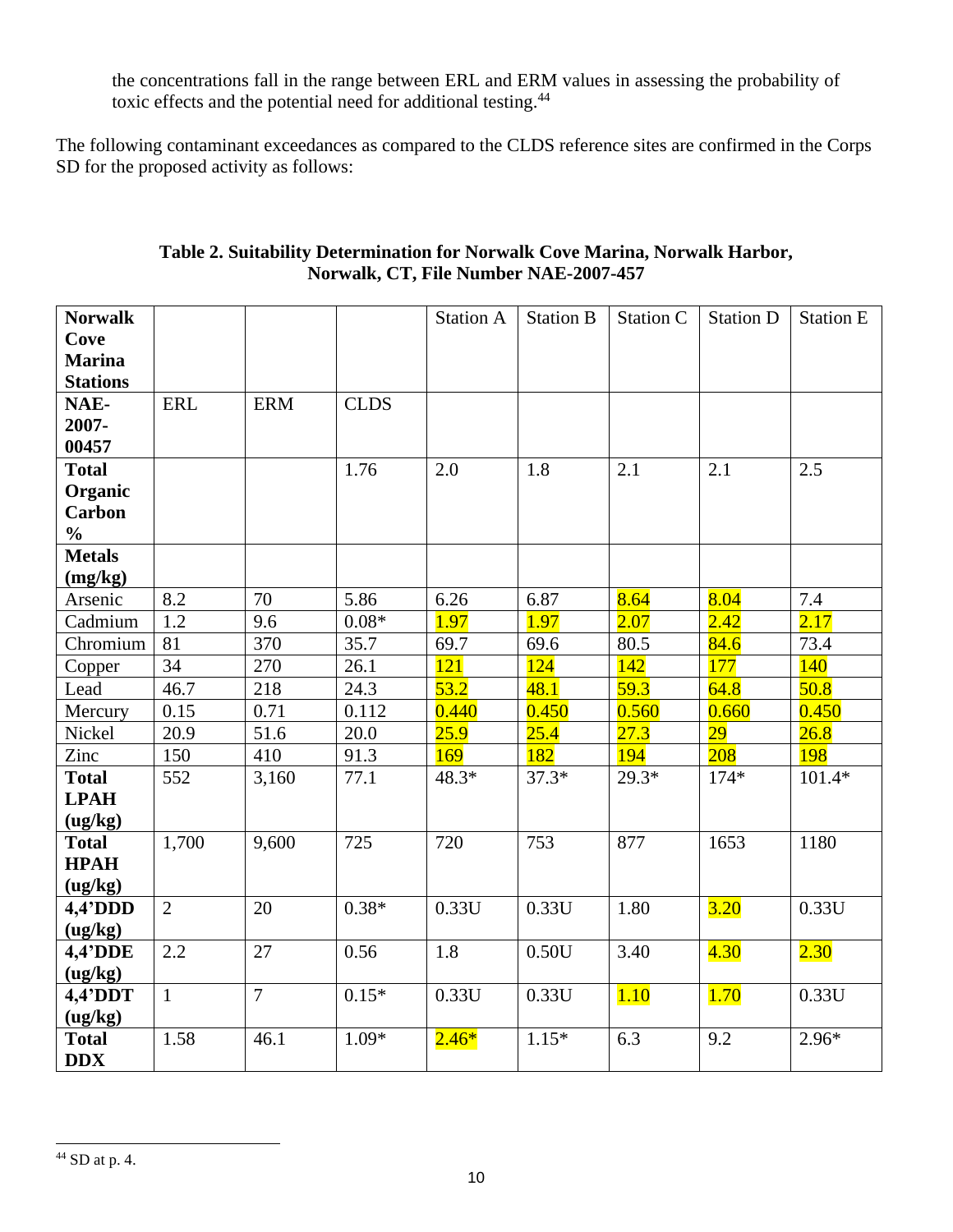| <b>Total</b>  | $\cap$ $\cap$<br>44. I | 180.0 | $7.3*$<br>. . ب | <b>The Company of the Company</b><br>JJ.I | 20.1 | <u> ၁၀.၀</u> | 78.1 | $\sqrt{2}$<br><u>50.5</u> |
|---------------|------------------------|-------|-----------------|-------------------------------------------|------|--------------|------|---------------------------|
| <b>PCBs</b>   |                        |       |                 |                                           |      |              |      |                           |
| (ug/kg)<br>▱. |                        |       |                 |                                           |      |              |      |                           |

Source: USACE Suitability Determination, at p. 5, Table 3. Bulk Sediment Chemistry (December 2019)<sup>45</sup> \*One of more non-detect or estimated value used in the calculation **Yellow shaded** values above the ERL Non-detects reported as half the MDL PCB means polychlorinated biphenyls DDD, DDT and DDE are pesticides PAH means polycyclic aromatic hydrocarbons TPAH means total high molecular weight PAHs Reference site data from DAMOS monitoring surveys (2016 CLDS)

The measured values for cadmium, copper, mercury, nickel, total HPAH, DDD and total PCBs in the applicant's sediment exceeded the ERL and are within the range of variable or unknown toxicity, dependent upon site conditions. As noted in the Corps SD,

[a]ll samples had total PCB concentrations above the ERL and 3 to 10 times the CLDS reference site concentration. All samples had copper concentrations 3.5-5 times the ERL and mercury concentrations 3 to over 4 times the mercury ERL and the CLDS reference concentration. All five samples also had concentrations of cadmium, lead, nickel and zinc above the ERL and CLDS reference site concentrations. Samples C and D had total DDX pesticide concentrations 3 to almost 6 times the ERL and samples A and E also had total DXX pesticide concentrations above the ERL. 46

Certain metal concentrations of the samples also exceed the existing concentrations within the boundary of CLDS, which are Zinc (140 mg/kg or µg/g); Chromium (80.0 mg/kg or µg/g); Nickel (23.2 mg/kg or µg/g); Copper (76.7 mg/kg or  $\mu$ g/g); Cadmium (0.59 mg/kg or  $\mu$ g/g); Mercury (0.20 mg/kg or  $\mu$ g/g); and Lead (44.6) mg/kg or  $\mu$ g/g).<sup>47</sup> The additional chemical contaminants of the samples also exceeded the CLDS site values for PAH (1036 ng/g or ug/kg); PCB (59.0 ng/g or ug/kg); and DDT (0.4 ng/g or ug/kg).<sup>48</sup>

Cumulative effects tests have not been conducted to measure the levels of contamination released from capped mounds by fauna, food chain effects, or bioaccumulation at CLDS. Over the longer term, such effects could be having impact on resources in New York. In particular, as noted in the Corps SD,

[b]ased on the weight of evidence including the conceptual site model, low moderate project risk ranking, project footprint, and the elevated sediment chemistry results for these sediments, an increased potential to cause unacceptable adverse effects to the environment is indicated. According to the testing and evaluation requirements set forth in Section 404 of the CWA the sediments to be dredged from Norwalk Cove Marina are considered unsuitable for unconfined

<sup>45</sup> Highlights are from the original document.

 $46$  SD at p. 5

<sup>&</sup>lt;sup>47</sup> See LIS Dredged Material Management Plan Programmatic Environmental Impact (DMMP PEIS) at Tables 4-8. available at: https://www.nae.usace.army.mil/portals/74/docs/Topics/LISDMMP/LISDMMP%20Final/02-LIS-PEIS-Final-Dec15.pdf. <sup>48</sup> See Id. at Table 4-9. The USACE conducted an experiment at CLDS (Field Verification Program) in the 1980s by leaving 72,000 CTY of contaminated dredged material from Black Rock Harbor at the site and monitoring over the next few decades found the material, consisting of organic-fine-grained material containing heavy metals, PAHs, and PCBs, to have demonstrated to "have both acute and chronic toxicity." Id. at p. 4-67.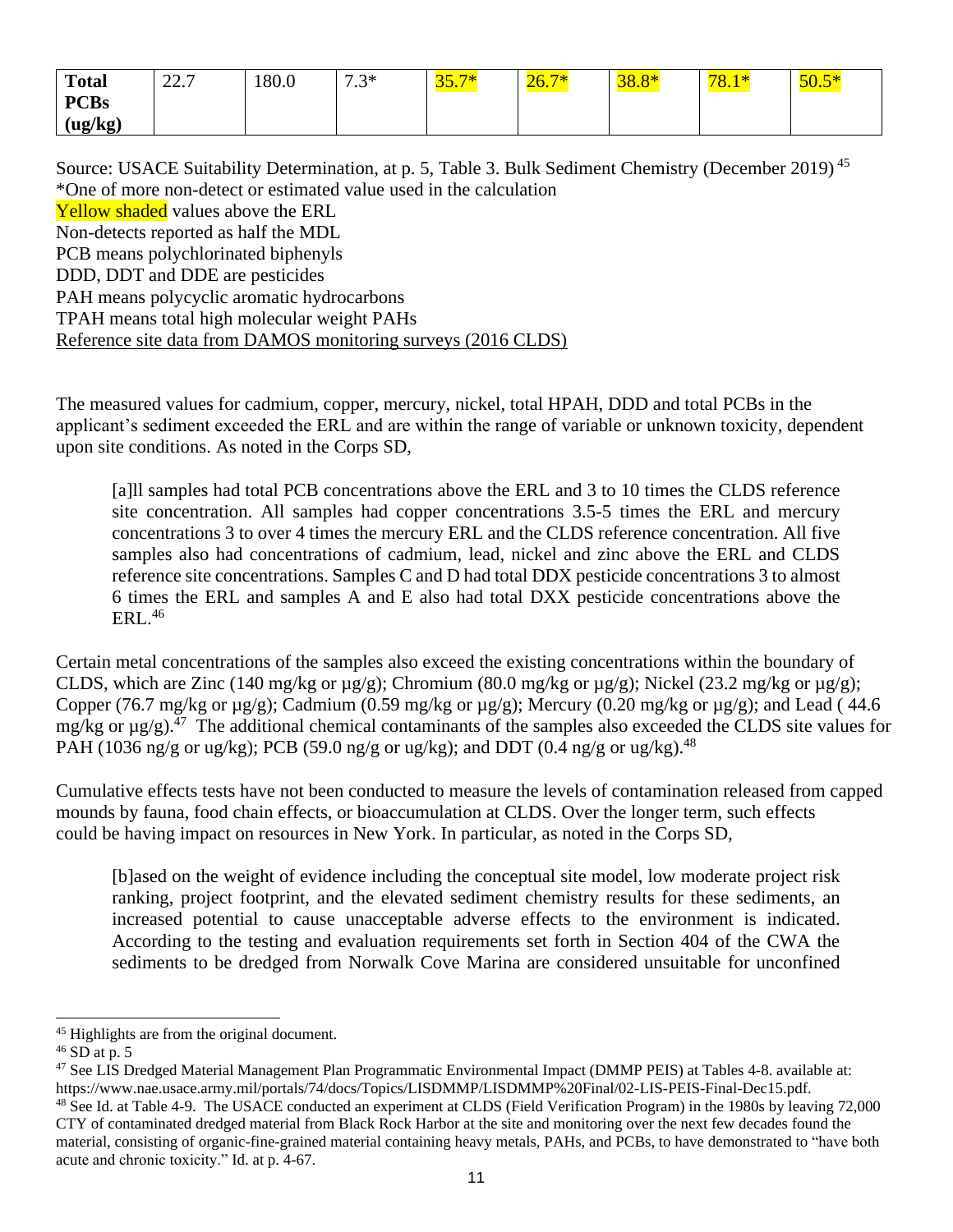open water placement at CLDS without additional testing to further evaluate the potential risk to human health and the environment.<sup>49</sup>

Cadmium is a naturally occurring metal that is generally present as an industrial by product associated with the production of other metals such as zinc, lead or copper. Soluble forms of cadmium migrate in water while insoluble forms are immobile and will deposit and adsorb to sediments. The sensitive targets of cadmium toxicity are the kidney and bone following oral exposure and kidney and lung following inhalation exposure. Studies in animals support the identification of these sensitive targets and provide some suggestive evidence that the developing organisms may also be a sensitive target. There is also evidence to suggest that cadmium is a human carcinogen. Some effects that have been observed in humans and/or animals include reproductive toxicity, hepatic effects, hematological effects, and immunological effects.<sup>50</sup>

Copper is highly toxic in marine environments and continuous exposure has chronic effects on behavior, growth and reproduction rates and success of benthic biota, as well as finfish, crustaceans, turtles and marine mammals.<sup>51</sup> These contaminant laden constituents of dredged material will bio-accumulate and remain exposed to transfer throughout the ecosystem. Chronic plumes and frequent resuspension of particles are also expected due to the fine-grained nature of the materials and winnowing of the mounds. The chemical effects associated with the disposal to the site and surrounding environment cause physical disturbances to the site and surrounding areas that result in varying degrees of biological and chemical effects. $52$ 

Mercury occurs naturally and is distributed throughout the environment by both natural and anthropogenic processes. The natural global bio-geochemical cycling of mercury is characterized by degassing of the element from soils and surface waters, followed by atmospheric transport, deposition of mercury back to land and surface water, and sorption of the compound to soil or sediment particulates. Mercury deposited on land and open water is in part re-volatilized back into the atmosphere. Dietary intake is the most important source of nonoccupational exposure to mercury, with fish and other seafood products being the dominant source of mercury in the diet. Most of the mercury consumed in fish or other seafood is the highly absorbable methylmercury form. The health effects of mercury vary considerably based on route of exposure and the chemical state of the mercury but can have systemic, immunological, neurological, reproductive, developmental genotoxic and carcinogenic effects.<sup>53</sup>

Cadmium, mercury, nickel, and copper adsorb to sediments and are exposed to bottom-feeders and microorganisms, which is consumed and bioaccumulate and biomagnify through the food chain, thus causing human consumptive risks. Contaminants like cadmium and copper can also have synergistic effects. The Corps has stated: "During disposal operations, the anaerobic sediments are mixed with aerated surface water, and a complex chemical interaction occurs. Heavy metals such as cadmium, copper, chromium, lead, and zinc, which had been stabilized in oxygen-free sediments, form precipitates and coagulate in the presence of oxygen."<sup>54</sup> As Long Island Sound benthic chemistry is transformed under climate change, preliminary scientific evidence

<sup>49</sup> SD at p. 6.

<sup>50</sup> U.S Dept. of H&HS 2012. Toxilogical Profile for Cadmium available at https://www.atsdr.cdc.gov/toxprofiles/tp5.pdf. <sup>51</sup> Kennish, M. 2002. Environmental threats and environmental futures of estuaries. Environmental Conservation.

Available at

https://www.researchgate.net/publication/2 l 6769684 \_ Environmental\_threats \_and\_ environmental\_ future\_ of\_ estuaries <sup>52</sup> See Varekamp, J., et al., "Metals, Organic Compounds, and Nutrients in Long Island Sound: Sources, Magnitudes, Trends, and Impacts" Chapter 5, J. S. Latimer et al. (eds.), Long Island Sound: Prospects for the Urban Sea (2014); Bioaccumulation of metals in tissues of marine animals, Part I: the role and impact of heavy metals on organisms. Pol. J. Environ. Stud; C. Hammerschmidt and W. Fitzgerald (2006).

<sup>53</sup> U.S Dept. of H & HS 2012. Toxilogical Profile for Mercury available at https:/ /www.atsdr.cdc.gov/toxprofi les/tp46.pdf.

<sup>54</sup> U. S. Army Corps of Engineers (1987). Beneficial Uses of Dredged Material - Engineer Manual No. 1110-2-5026, Washington. DC: U.S. Army Corps of Engineers - Engineering and Design, pp. 2-8.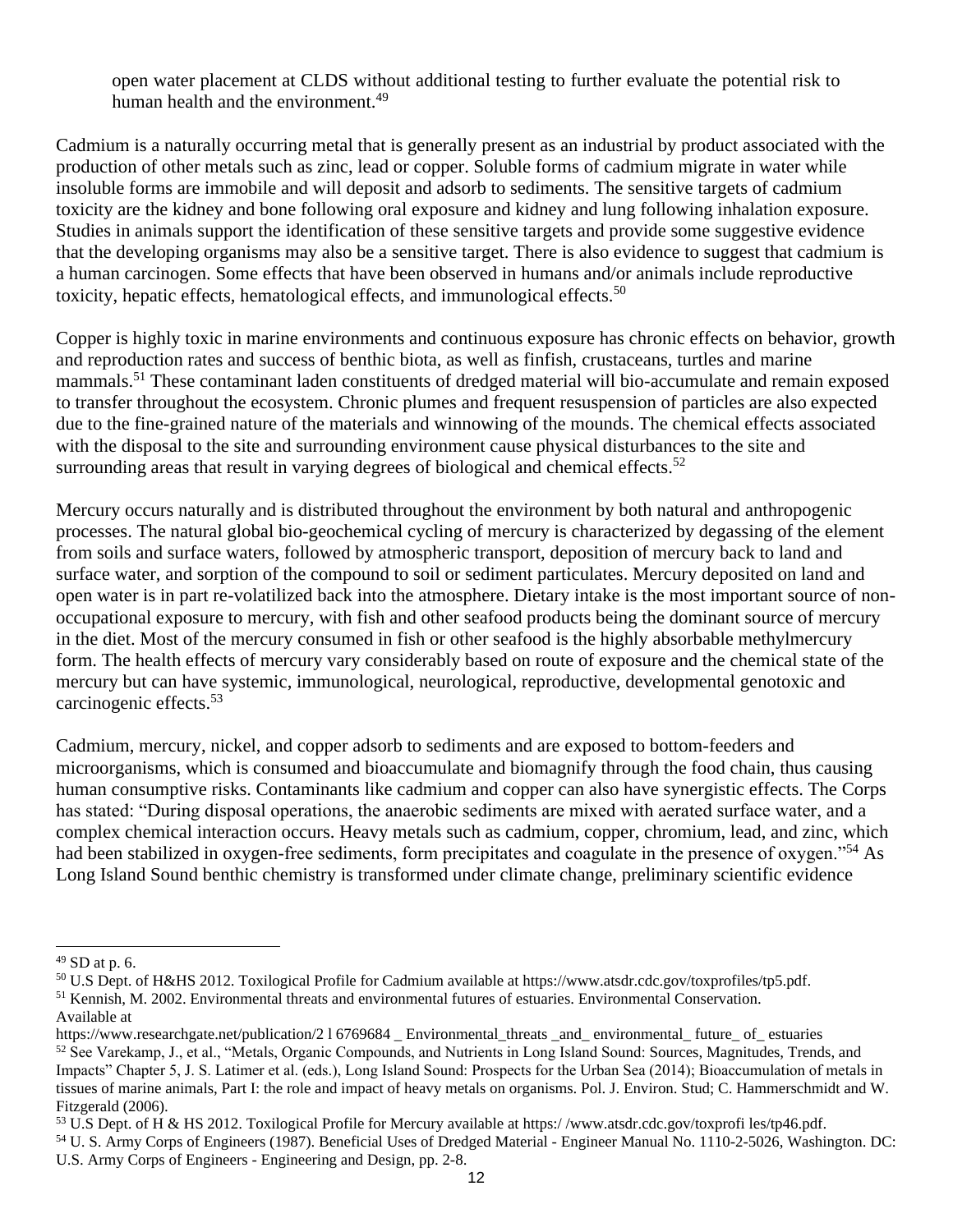warns that legacy heavy metal contaminants will drastically change bioavailability and increase in toxicity.<sup>55</sup> Combined with eutrophication, hypoxic/anoxic conditions, and a layer of ammonia and hydrogen sulfide, this will create a deadly "toxic soup" effect for benthic level marine life.

Scientific evidence warns that legacy heavy metal contaminants will drastically change bioavailability and increase in toxicity,<sup>56</sup> accordingly, LIS benthic chemistry will be foreseeably transformed due to climate change. The continuing exposure and permanent presence of contaminated and sediment-bound toxins may be remobilized by storm and flooding activity in LIS, as well as changing benthic layer water chemistry under a range of environmental factors -- such as increasing temperatures and acidification, nitrogen loading and anoxic conditions  $-$  that are magnified by climate change.<sup>57</sup> The resuspension of sediments during and after disposal, including during foreseeable future climate changes, could result in the disturbance through re-exposure and bioavailability of contaminants in dredged sediments and may lead to substantial local oxygen depletion.<sup>58</sup> The applicant has produced no scientific evidence to counter New York's concerns regarding bioavailability and these cumulative impacts.

Adverse impacts of chemical contamination to an ecosystem may not manifest until after several generations of species propagation. Contaminants have been shown to bioaccumulate in benthic and aquatic marine species with long term, low level exposure resulting in an array of behavioral and physiological impacts on specific species.<sup>59</sup> "Bioavailability is affected by the complex interaction between a given contaminant and sediment [and] [t]here can be a high degree of variability in the concentration of a contaminant that is bioavailable and likely to cause toxicity in different sediments, and no single concentration of a contaminant in sediment can accurately represent a threshold toxicity for benthic organisms in all sediments."<sup>60</sup> For example, metal bound to

<sup>55</sup> See "The Incidence and Severity of Sediment Contamination in Surface Waters of the United States", National Sediment Quality Survey: Second Edition EPA-823-R-04-007, Washington, D.C.: U.S. Environmental Protection Agency, 2004.; see also W. Sunda and W. Cai (2012). "Eutrophication Induced CO2-Acidification of Subsurface Coastal Waters: Interactive Effects of Temperature, Salinity, and Atmospheric PCO2" Environ SciTechnol. Oct 2:46(19):10651-9; Melzner, Frank, Jörn Thomsen, Wolfgang Koeve, Andreas Oschlies, Magdalena Gutowska, Hermann Bange, HansPeter Hansen, Arne Körtzinger (2013). "Future ocean acidification will be amplified by hypoxia in coastal habitats", Marine Biology, 160: 8. August 1. p. 1875-1888; "Synthesis of Climate Change Drivers and Responses in Long Island Sound." November 13, 2009. US Environmental Protection Agency at [http://longislandsoundstudy.net/wp-content/uploads/2011/03/LISS-Synthesis-of-CC-Impacts-Memo.pdf;](http://longislandsoundstudy.net/wp-content/uploads/2011/03/LISS-Synthesis-of-CC-Impacts-Memo.pdf) J. Latimer, M. Tedesco, R. Swanson, C. Yarish, P. Stacey, and C. Garza. 2014. Long Island Sound: Prospects for the Urban Sea. New York: Springer, p.163; S. Moffitta, T. Hillb, P. Roopnarined, and J. Kennette. (2014) "Response of seafloor ecosystems to abrupt global climate change", Proceedings of the National Academy of Sciences of the USA, vol. 112 no. 15; J. Camargoa and Á. Alonsob (2006) Ecological and toxicological effects of inorganic nitrogen pollution in aquatic ecosystems: A global assessment. Environment International, Vol 32, Issue 6, August, Pages 831–849; J. Gray, R. Shiu-sun Wu and Y. Ying Or (2002) Effects of hypoxia and organic enrichment on the coastal marine environment. Marine Ecology Progress Series, Vol. 238: 249–279; R. Jones and G. Lee (1981). "The Significance of Dredging and Dredged Material Disposal as a Source of Nitrogen and Phosphorus for Estuarine Waters," IN: Estuaries and Nutrients, Humana Press, Clifton, NJ, pp 517-530; J. Varekamp (2012). "Long Island Sound in the 21st century: Cleaner but some problems linger." Sound UPDATE: Newsletter of the Long Island Sound Study - Fall 2012 found at [http://longislandsoundstudy.net/wp](http://longislandsoundstudy.net/wp-content/uploads/2012/11/ToxPath2012_for-Web.pdf)[content/uploads/2012/11/ToxPath2012\\_for-Web.pdf](http://longislandsoundstudy.net/wp-content/uploads/2012/11/ToxPath2012_for-Web.pdf)

<sup>56</sup> See Id.

<sup>58</sup> See LIS DMMP PEIS at Tables 4-8 and 4-9.

https://www.dec.ny.gov/docs/fish\_marine\_pdf/screenasssedfin.pdf

<sup>57</sup> See Rice, E., Dam, H.G. & Stewart, G. (2015) Impact of Climate Change on Estuarine Zooplankton: Surface Water Warming in Long Island Sound Is Associated with Changes in Copepod Size and Community Structure, Estuaries and Coasts 38(1): 13-23.; Chris Field and Chris Elphick (2014), Sentinels of climate change: coastal indicators of wildlife and ecosystem change in Long Island Sound - Final report September, 2014 , Connecticut Department of Energy and Environmental Protection/ US EPA Long Island Sound Study found at http://www.sound.uconn.edu/lissm/documents/Elphick\_et\_al\_Sentinels\_final\_report.pdf.;

<sup>59</sup> See Valente, R. M; Rhoads, D. C; Myre, P. L.; Read, L. B.; Carey, D.A. 2006. Evaluation of Field Bioaccumulation as a Monitoring Tool. DAMOS Contribution No. 169. U.S. Army Corps of Engineers, New England District, Concord, MA, p. 3; see also Kevin R. Roche, Antoine F. Aubeneau, Minwei Xie, Tomás Aquino, Diogo Bolster, and Aaron I. Packman (2016). An Integrated Experimental and Modeling Approach to Predict Sediment Mixing from Benthic Burrowing Behavior. Environ. Sci. Technol. 2016, 50, at pp. 10047−10054.

<sup>&</sup>lt;sup>60</sup> Screening and Assessment of Contaminated Sediment, NYS Department of Environmental Conservation, Division of Fish, Wildlife, and Marine Resources, Bureau of Habitat (June 24, 2014) at pp. 7-8, available at: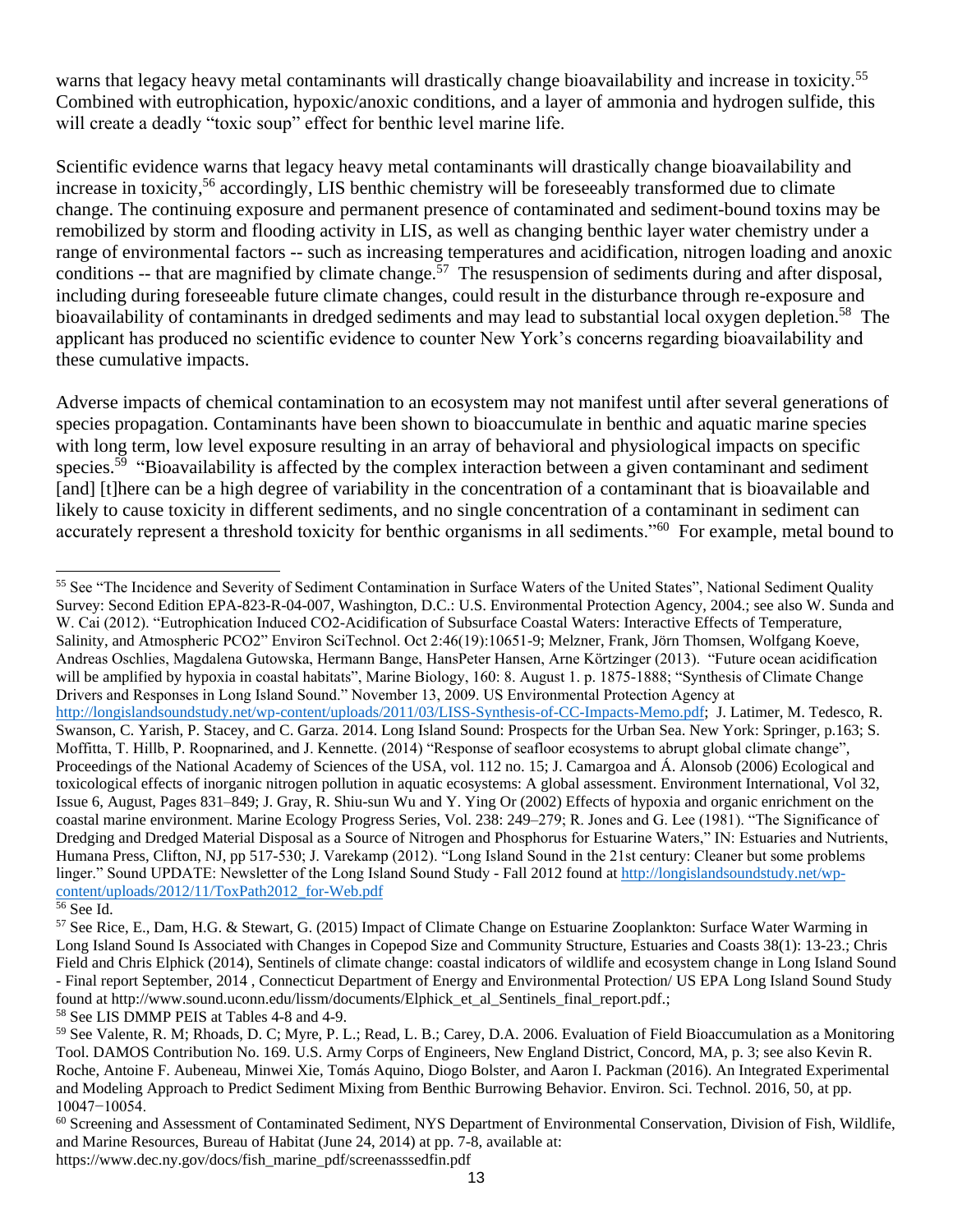a clay particle is not available for uptake through a fish gill system but may become bioavailable through the digestive system following ingestion.<sup>61</sup> The bioavailability of the metals is correlated to the presence of sulfide in the sediment to determine the presence of an insoluble precipitate; however, an increasingly acidic environment (lowering of pH) as a result of a changing climate will increase the bioavailability of metals to the ecosystem organisms. $62$ 

## *Capping of unsuitable material is not consistent with this policy*

According to the Corps SD, the proposed activity relies on undisclosed quantities of "suitable" material to serve as cap for the toxic material and to future dredging projects and thus maintains the unsubstantiated assumption that merely "burying" the multiple metals and pesticide, PAH, and PCB exceedances of contamination with future dredged material will remedy the harmful environmental impacts that will otherwise adversely impact the coastal zone and New York's resources and water quality. Instead, the disposal of multiple metals, pesticides, PAHs, and PCBs into the marine environment at CLDS will cause burrowing organisms to be exposed to multiple metals, pesticide, PAH, and PCB exceedances of contamination by ingesting the material and making it bioavailable through the food chain. Moreover, future disposals of dredged sediments may also contain elevated levels of contaminants, thus layering toxic materials upon toxic materials.

When capping is required as a "management measure" to sequester higher concentrations of contaminated materials from the environment, that management approach results in the contaminated materials remaining exposed to the environment during removal and placement prior to any final capping or complete sequestration. This exposure may remain for several months until "cap" material is placed on the disposal site since the most contaminated material is disposed of first in the sequence. The disposal of "cap" material then disturbs the unsuitable material causing spatially large dispersals. There have been very few long-term studies of the viability and effectiveness of capping in isolating and containing toxic materials. However, there have been many studies that have focused on the limits and failures of cap design and installation that result in remobilization of contaminants.<sup>63</sup> These effects may be significantly exacerbated with the presence of elevated levels of known contaminants, such as mercury, PCB congeners, and copper. Further, capping disturbs the underlayment, causing spatial expansion of dispersal footprints. Experience in Long Island Sound, as well as numerous locations, has shown that capping dredged material is an unreliable management technique for isolating contaminant-bearing fine-grained sediment from the surrounding environment, particularly in depths of water such as that found at CLDS. Moreover, sediment dumping before the unidentified "capping" occurs will leave the multiple metals, pesticide, PAH, and PCB exceedances of contamination available to resuspension and disturbance thus serving as a continuous source of water quality impairment for New York's coastal area. These effects may be significantly exacerbated with the presence of elevated levels of known contaminants, such as mercury, PCB congeners, and copper.<sup>64</sup> Moreover, future disposals of dredged sediments may also contain elevated levels of contaminants, thus layering toxic materials upon toxic materials.

Based on the potential risks to human health and ecological integrity discussed above, and the failure to adequately consider alternatives that would reduce this risk, the proposed activity is not consistent with these policies.

<sup>61</sup> Id.

Remediation and Management of Contaminated Sediments (New Orleans, LA: Jan 12-15. 2015).

 $62$  See Id. at p. 29. Further the SD and CLDS SMMP do not discuss the presence of sulfur in the sediment samples as the excess presence of metals when compared to sulfur concentrations renders the metals bioavailable for uptake and contamination. See LIS DMMP PEIS at p. 4-84 (recognizing the adverse impacts from climate change on lowering pH levels in the Sound).

<sup>63</sup> See J. Brannon, R. Hoeppel, T. Sturgis, I. Smith, Jr., D. Gunnison (1985), Effectiveness of Capping iii Isolating Contaminated Dredged Material from Biota and the Overlying Water. U.S. Army Corps of Engineers Technical Report D-85- I 0: S. Nadeau and M. Skaggs (2015), Analysis of Recontamination of Completed Sediment Remedial Projects in: A.I. Bullard, D.T. Dahlen (Chairs), Remediation and Management of Contaminated Sediments, 2015. Eighth International Conference on

<sup>64</sup> See SD, Table 4, p. 5; see also LIS DMMP PEIS at p. 4-64 "Maximum concentrations of total PCBs in bluefish, striped bass, winter flounder, and scup were elevated above those levels at many locations", which includes CLDS.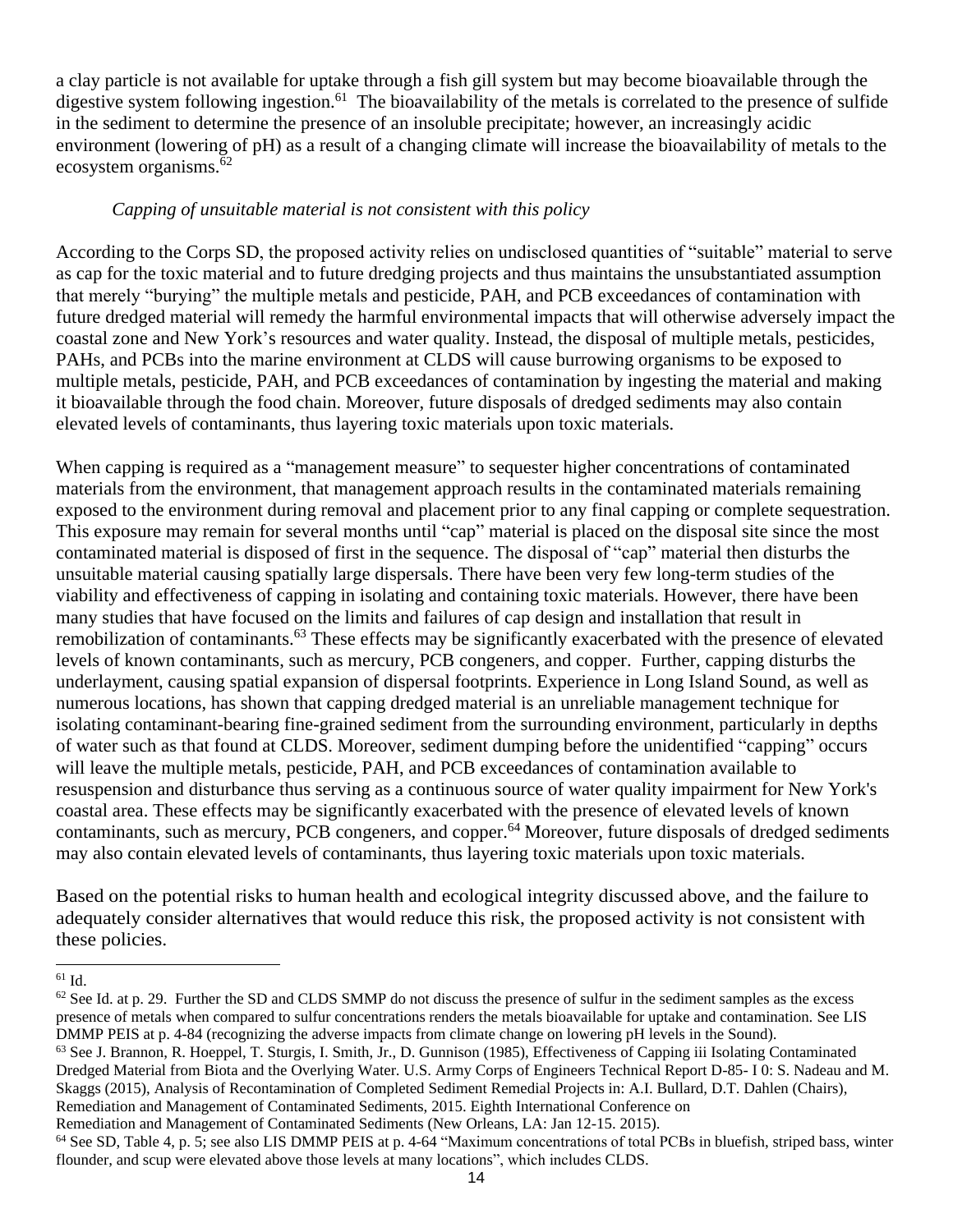### **LIS CMP Policy 6: Protect and restore the quality and function of the Long Island Sound ecosystem. LIS CMP Policy 6.1: Protect and restore ecological quality throughout Long Island Sound.**

*Avoid significant adverse changes to the quality of the Long Island Sound ecosystem as indicated by physical loss, degradation, or functional loss of ecological components. Avoid fragmentation of natural ecological communities and maintain corridors between ecological communities. Maintain structural and functional relationships between natural ecological communities to provide for self-sustaining systems. Avoid permanent adverse change to ecological processes. Reduce adverse impacts of existing development when practical. Mitigate impacts of new development; mitigation may also include reduction or elimination of adverse impacts associated with existing development.*<sup>65</sup>

The LIS ecosystem consists of physical components, biological components, and their interactions. Ecosystem health relative to its function has been a focus of NYS for several decades. Healthy ecosystems support functional habitats, providing a resilience to risk for sustainable resources. LIS CMP Policy 6 seeks to protect and restore the ecological quality of the Sound. The ecological integrity of the Sound is protected by the avoidance of segmentation and ensuring the habitats of fisheries maintain functionality and avoid adverse changes to these systems. The high natural resource value of the Long Island Sound ecosystem is a product of its physical and biological components, and their interactions. Certain natural resources that are important for their contribution to the quality, function and biological diversity of the Sound ecosystem have been specifically identified by the State for protection. The disposal of dredged material, and its attendant effects on water quality, are likely to adversely affect other natural resources within Long Island Sound. The contaminants typically found in dredged material are also likely to affect the restoration of vulnerable plant and animal species and the ecosystems that depend on them.<sup>66</sup>

LIS water quality impairment should be viewed from a perspective of environmental degradation and ecosystem stressors. The Sound's cumulative legacy of long-term pollution and habitat degradation has resulted from a range of human activities, such as historical point discharges, wetland filling and draining, dumping of waste, channel dredging and harbor deepening, road and hard surface runoff, agricultural runoff, wastewater contamination, and dredged material disposal. Following a systems approach in managing these issues, Policy 6.1 requires a reduction in adverse impacts resulting from existing stressors, when practical, as well as mitigation of impacts from new stressors.

Successful resolution of problems, such as estuarine water quality, in such complex, interdependent socialecological systems, requires identifying and addressing the full array of potential stressors affecting that system.<sup>67</sup> The short-term, direct environmental impacts of the deposition of dredged material at an open water disposal site include:

- 1) water quality impacts (turbidity and toxicity) during the disposal process;
- 2) permanent alteration of the bottom substrate through deposition of material;
- 3) loss of bottom dwelling organisms through burial and suffocation; and
- 4) resuspension, transport, and redeposition of contaminants during disposal.

<sup>65</sup> See LIS CMP at pp. 79-80.

<sup>66</sup> See Report D-85-10; S. Nadeau and M. Skaggs (2015), Analysis of Recontamination of Completed Sediment Remedial Projects in: A.K. Bullard, D.T. Dahlen (Chairs), Remediation and Management of Contaminated Sediments—2015. Eighth International Conference on Remediation and Management of Contaminated Sediments (New Orleans, LA; Jan 12–15, 2015).

<sup>67</sup> See F. Berkes (2015). *Coasts for People: Interdisciplinary Approaches to Coastal and Marine Resource Management*. New York: Routledge.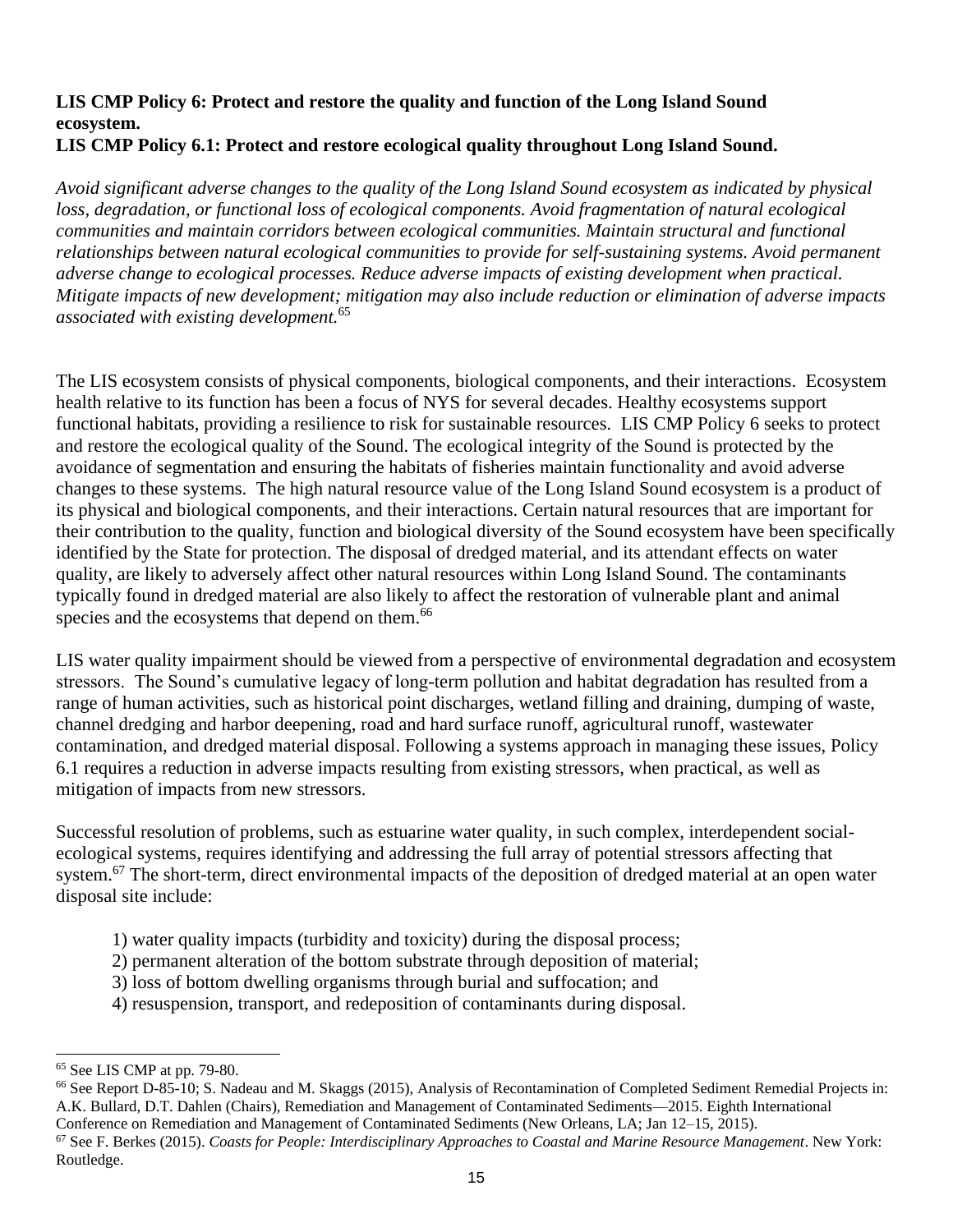The long-term concerns associated with dredged material disposal at an open water disposal site include:

1) potential for cumulative effects on both water quality and the benthic ecology of repeated,

consecutive dumping episodes over the course of the project schedule;

2) cumulative, indirect and secondary effects on the LIS ecosystem from use of several designated open water disposal sites and in concert with other stressors acting on the system;

- 3) the possibility of bioaccumulation of contaminants up the food chain;
- 4) nutrient enrichment at the disposal site leading to localized hypoxic events; and
- 5) the possibility for transport/ migration of dredged materials outside the boundary of the disposal site.

Over the past five decades, major efforts have been undertaken by all levels of government and by the general public to improve the quality of LIS. Billions of taxpayer dollars have been invested to restore LIS, and laws, regulations and policies have been enacted and implemented to stem the tide of the estuary's decline. The efforts to maintain LIS extended to the national level through a range of designations and federal laws beginning in 1973, when the New England River Basins Commission -- a partnership involving the federal government, New York, and Connecticut -- developed the Long Island Sound Regional Study to conserve the Sound as an important resource for the region. The EPA Secretary has previously observed that "[i]n 1987, Long Island Sound was designated by the U.S. Environmental Protection Agency (EPA), with the cooperation of the Long Island Sound Study, as an Estuary of National Significance under the Clean Water Act's National Estuary Program, and that […] the Long Island Sound Study found that 'Long Island Sound is a national treasure, to be prized for its beauty'."<sup>68</sup> NYS has sought to continue to these advancements by pursuing the goal to reduce or eliminate open water disposal in LIS and not to increase and expand such use.<sup>69</sup>

The LIS CMP and subsequent interstate consistency approval provides for DOS to complete federal consistency review of CWA Section 404 and ODA Section 103 permits because of demonstrated adverse impacts of the continued unabated use of open water disposal in the Sound.<sup>70</sup> The applicant dismisses the reasonably foreseeable effects on New York's coastal resources and uses by stating that "It is anticipated that the dredged sediment will be disposed of at the Central Long Island Sound Disposal Site, which is over ten miles from the NY shoreline. Therefore, the disposal activities will not significantly interfere with the natural coastal processes in New York."<sup>71</sup> This inaccurate statement does not account for the fact that the closest corner of CLDS to the New York state border in the Sound is only approximately 1.5 miles away.<sup>72</sup> As incoming ocean waters upwell along the Connecticut shore and move oceanward via a counterclockwise gyre along the northern shore of Long Island,  $NY<sub>1</sub><sup>73</sup>$  this ocean physiology of the Sound means that material and the attendant unsuitable high level

<sup>68</sup> DOS Objection to Broadwater, LNG (April 10, 2008) at p. 14, available at

https://www.dos.ny.gov/opd/programs/pdfs/consistencyDecisions/F-2006-0345Dec.pdf; see also 33 U.S.C. § 1330; P.L. 100-4 §§ 317, 320(B). National Estuary Program. "The Administrator shall give priority consideration under this section to Long Island Sound, New York and Connecticut."

<sup>69</sup> See DOS conditional concurrence letter for CLDS and WLDS (April 25, 2016).

<sup>&</sup>lt;sup>70</sup> See 15 CFR Part 930 Subpart I; see also 2006 NOAA Approval to DOS for Interstate consistency review in LIS to include activities in Connecticut state waters to the 20-foot bathymetric contour closest to the Connecticut shoreline. See LIS CMP Routine Program Change Approval February 26, 2002 at pp. 1-4; see also LISCMP. (This special area management plan contains 13 enforceable coastal policies which provide region-specific standards addressing the economic, environmental, and cultural characteristics of the LIS coastal region.); see also letter dated March 28, 2006 NOAA Approval Letter at pp. 26-28/254 (documenting the adverse coastal effects of open water disposal in LIS).

 $71$  Norwalk Marina Federal Consistency Certification policy analysis at p. 1.

<sup>72</sup> See 40 CFR § 228.15(b)(4) Location: Corner Coordinates (NAD 1983) 41°9.5′ N., 72°54.4′ W.; 41°9.5′ N., 72°51.5′ W.; 41°08.4′ N., 72°54.4′ W.; 41°08.4′ N., 72°51.5′ W.

<sup>&</sup>lt;sup>73</sup> See ENSR International 2001. Physical Oceanographic Evaluation of Long Island Sound and Block Island Sound; see Long E.E. 1978 Tide and Tidal Current Observations from 1965 through 1967 in Long Island Sound, Block Island Sound and Tributaries. NOS Oceanographic Circulatory Survey Report No. 1:91 pages. see also Final Environmental Impact Statement for the Designation of Dredged Material Disposal Sites in Central and Western Long Island Sound. September 2003. U.S. Environmental Protection Agency, New England Region, Boston, MA. U.S. Army Corps of Engineers, New England Division, Concord, MA. Appendix G1. Section 2.1.2.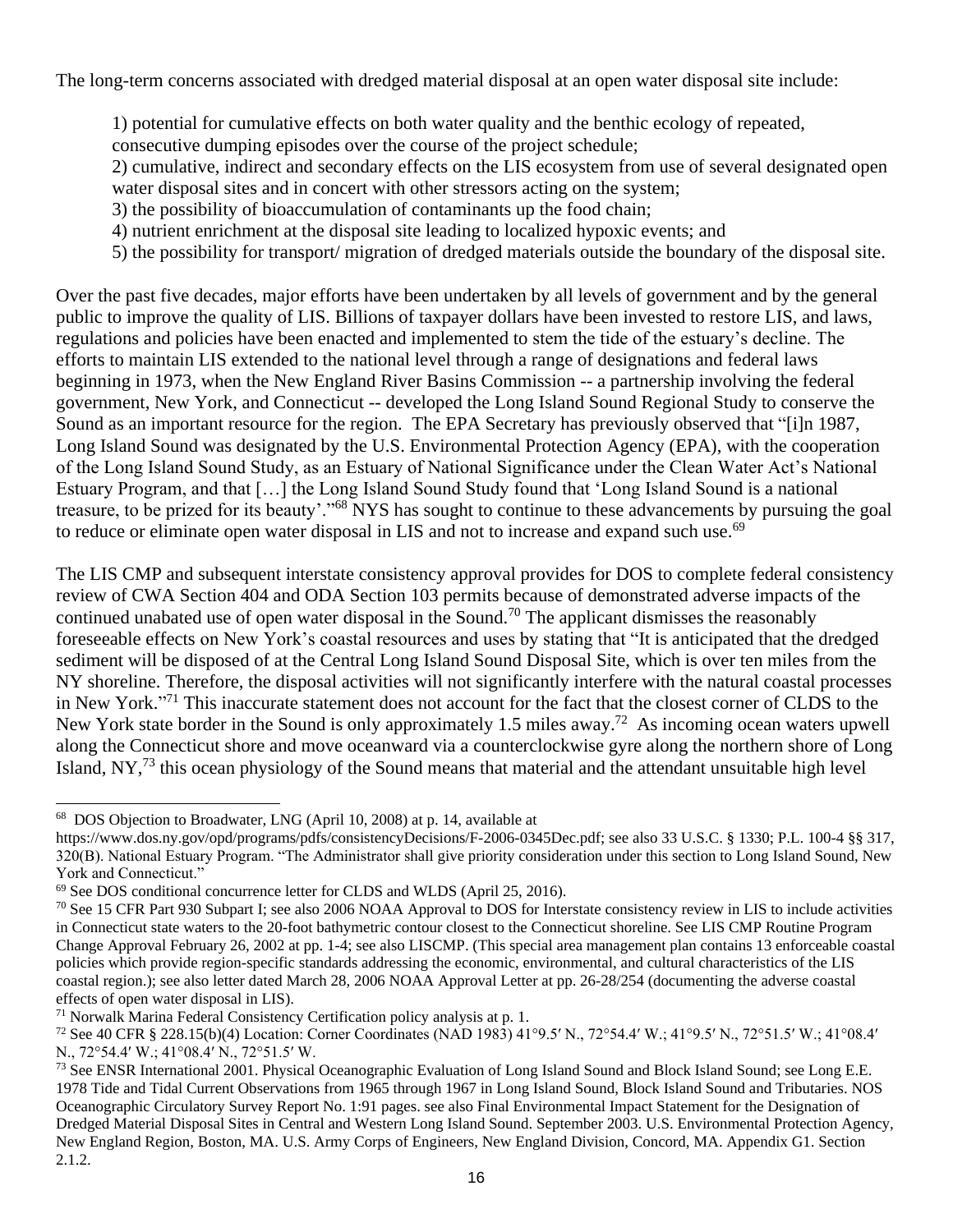chemistries disposed of in Connecticut waters will be moved through natural processes of currents and uptake by benthic organisms and finfish through bioaccumulation. The adverse impacts to the ecology of the Sound and New York State waters can be neither denied nor ignored.

These impacts can manifest themselves beyond the borders of the proposed disposal location in sensitive areas including nearby designated Significant Coastal Fish and Wildlife Habitats (SCFWH) in both Long Island Sound and in waters proximate to the City of New York. These designated SCFWHs include: Huntington Bay, Lloyd Harbor, Caumsett State Park, Lloyd Point, Oyster Bay and Cold Spring Harbor, Hempstead Harbor, Playland Lake and Manursing Island Flats, Marshlands Conservancy, Prospect Point, Premium River- Pine Brook Wetlands, Huckleberry Island, Pelham Bay Park Wetlands, Manhasset Bay, Little Neck Bay, North and South Brothers Islands and potentially others more distant.<sup>74</sup> The narratives that describe these SCFWH generally discuss the importance of maintaining high water quality in these areas and preventing the bioaccumulation of pollutants.

Cadmium, mercury, and copper adsorb to sediments and are exposed to bottom-feeders and microorganisms, which are consumed and bioaccumulate and biomagnify through the food chain, thus causing human consumptive risks. Contaminants like cadmium and copper can also have synergistic effects. The Corps has stated: "During disposal operations, the anaerobic sediments are mixed with aerated surface water, and a complex chemical interaction occurs. Heavy metals such as cadmium, copper, chromium, lead, and zinc, which had been stabilized in oxygen-free sediments, form precipitates and coagulate in the presence of oxygen."<sup>75</sup> It remains unclear from the information provided by the applicant what effects the impermissible practice of "capping" would have on the re-colonization that is suggested to occur at the disposal sites. Even less certain is the nature of potential trophic changes likely to result from such activities, and these physical habitat alterations will affect species colonization and may result in lower biodiversity and longer re-colonization periods.<sup>76</sup>

Due to the above considerations, this proposal is inconsistent with these policies.

# **LIS CMP Policy 8: Minimize environmental degradation in the long Island Sound coastal area from solid waste and hazardous substances and wastes.**

## **LIS CMP Policy 8.1: Manage solid waste to protect public health and control pollution.**

*Plan for proper and effective solid waste disposal prior to undertaking major development or activities generating solid wastes. Manage solid waste by: reducing the amount of solid waste generated, reusing or recycling material, and using land burial or other approved methods to dispose of solid waste that is not otherwise being reused or recycled. Prevent the discharge of solid wastes into the environment by using proper handling, management, and transportation practices*. 77

# **LIS CMP Policy 8.3: Protect the environment from degradation due to toxic pollutants and**

<sup>74</sup> The habitat narratives are found at[: http://www.dos.ny.gov/opd/programs/consistency:scfwhabitats.html](http://www.dos.ny.gov/opd/programs/consistency:scfwhabitats.html) and the SCFWH maps can be viewed, and the GIS Layers and metadata downloaded at:<http://opdgig.dos.ny.gov/#/map>

<sup>75</sup> U.S.: Army Corps of Engineers (1987). Beneficial Uses of Dredged Material - Engineer Manual No. 1110-2-5026 Washington. DC: U. S. Army Corps of Engineers - Engineering and Design, pp. 2-8.

<sup>&</sup>lt;sup>76</sup> See Valente, R. and Fredette, T. (2003) Benthic Recolonization of a Capped Dredged Material Mound at an Open Water Disposal Site in Long Island Sound. Dredging '02: pp. 1-14.; Wilber DH, Clark DG, 2007. Defining and assessing benthic recovery following dredging and dredged material disposal, p. 603–618. In: R.E. Randall (ed.), Proceedings of the XVIII World Dredging Congr., Lake Buena Vista, FL, USA.; A. Brooks (1983) A Study of the Benthic Macrofauna at the Central Long Island Sound Disposal Site, US Army Corps of Engineers.

 $77$  See LIS CMP at p. 81. "Plan for proper and effective solid waste disposal prior to undertaking major development or activities generating solid wastes. Manage solid waste by: reducing the amount of solid waste generated, reusing or recycling material, and using land burial or other approved methods to dispose of solid waste that is not otherwise being reused or recycled. Prevent the discharge of solid wastes into the environment by using proper handling, management, and transportation practices." Id.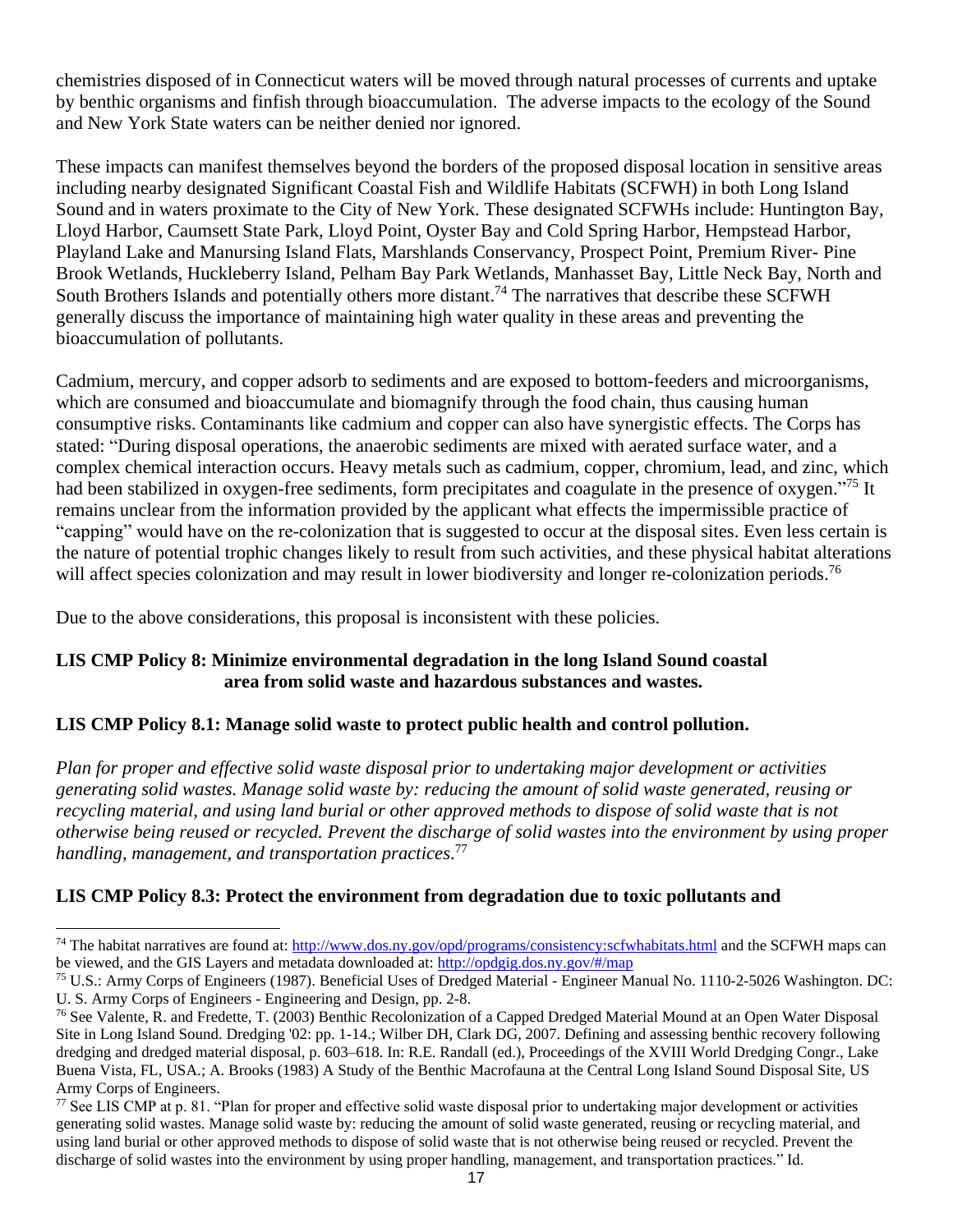#### **substances hazardous to the environment and public health.**

*Prevent release of toxic pollutants or substances hazardous to the environment that would have a deleterious effect on fish and wildlife resources. Prevent environmental degradation due to persistent toxic pollutants by: limiting discharge of bioaccumulative substances, avoiding resuspension of toxic pollutants and hazardous substances and wastes, and avoiding reentry of bioaccumulative substances into the food chain from existing sources*. 78

The intent of this policy is to protect people from sources of contamination and to protect Long Island Sound's coastal resource from degradation through proper control and management of wastes and hazardous materials. The open-water disposal of contaminated dredged material will result in adverse effects on aquatic species and the benthic community directly through sediment dispersal through the water column and burial. The effects of chemical contamination may not be manifest until after several generations of species propagation and at such time, the adverse impacts would be irreversible.

Two centuries of industrial activities along New York's and Connecticut's rivers and harbors, much of which occurred before modern environmental protection laws offered pollutant regulation, have generated an accumulating deposit of heavy metals and toxic organic compounds in the sediments of the Sound. Industrial pollution of Connecticut rivers and harbors is well documented.<sup>79</sup> With this industrialization came enormous quantities of raw material and waste products. "The Sound has seen the most severe environmental changes over the last 400 years during its 10,000 year history …, suggesting that human impacts have overwhelmed the natural forces at play."<sup>80</sup> Existing background levels of heavy metal contamination from legacy pollution remain toxic and harmful indefinitely, but the full extent of the impacts of all contaminants present in the Sound, including dredge disposal sites, remains unknown.

The consistency certification or the information and data submitted by the applicant failed to address the cumulative effects of continuing disposal of contaminated sediments at CLDS using reference data that, itself, reflects elevated levels of contamination from the ubiquitous presence of chemical contamination in LIS. The proposed activity's dredged material contamination levels confirm the presence of toxic metals, pesticides and PCBs that exceed the CLDS reference site levels and the public health minimum standards for toxicity. The disposal of the 24,500 CY of contaminated dredged material will continue to spread the toxic sediments from Connecticut riverine sediments to the open waters of the Sound in the absence of the adverse environmental impact review of the proposed activity. Reference material is the baseline of evaluation, but it only tests whether the sediments proposed for open water disposal present a threat significantly worse than the sediments already in the vicinity of the site. Testing dredged material to determine if it would present an increased ecological threat when added to the site sediments, which may be contaminated by any number of sources other than dredged spoils that are dumped in the Sound, is not discussed or considered by the applicant in their submission to DOS.

The proposed sediments to be disposed at CLDS contain metal level exceedances of arsenic, cadmium, chromium, copper, lead, mercury, nickel, and zinc. Copper becomes toxic when present in excess. Research has indicated that copper is among the more toxic metals to aquatic animals, especially crustaceans. Toxicity profiles presented in the EPA's website concerning ecological risk assessment include information on copper as a toxic inorganic substance. According to the profile, "[c]opper is highly toxic in aquatic environments and has

<sup>78</sup> See Id. at p. 82

<sup>&</sup>lt;sup>79</sup> See Varekamp, J., et al., "Metals, Organic Compounds, and Nutrients in Long Island Sound: Sources, Magnitudes, Trends, and Impacts" Chapter 5, J. S. Latimer et al. (eds.), Long Island Sound: Prospects for the Urban Sea (2014). <sup>80</sup> Id.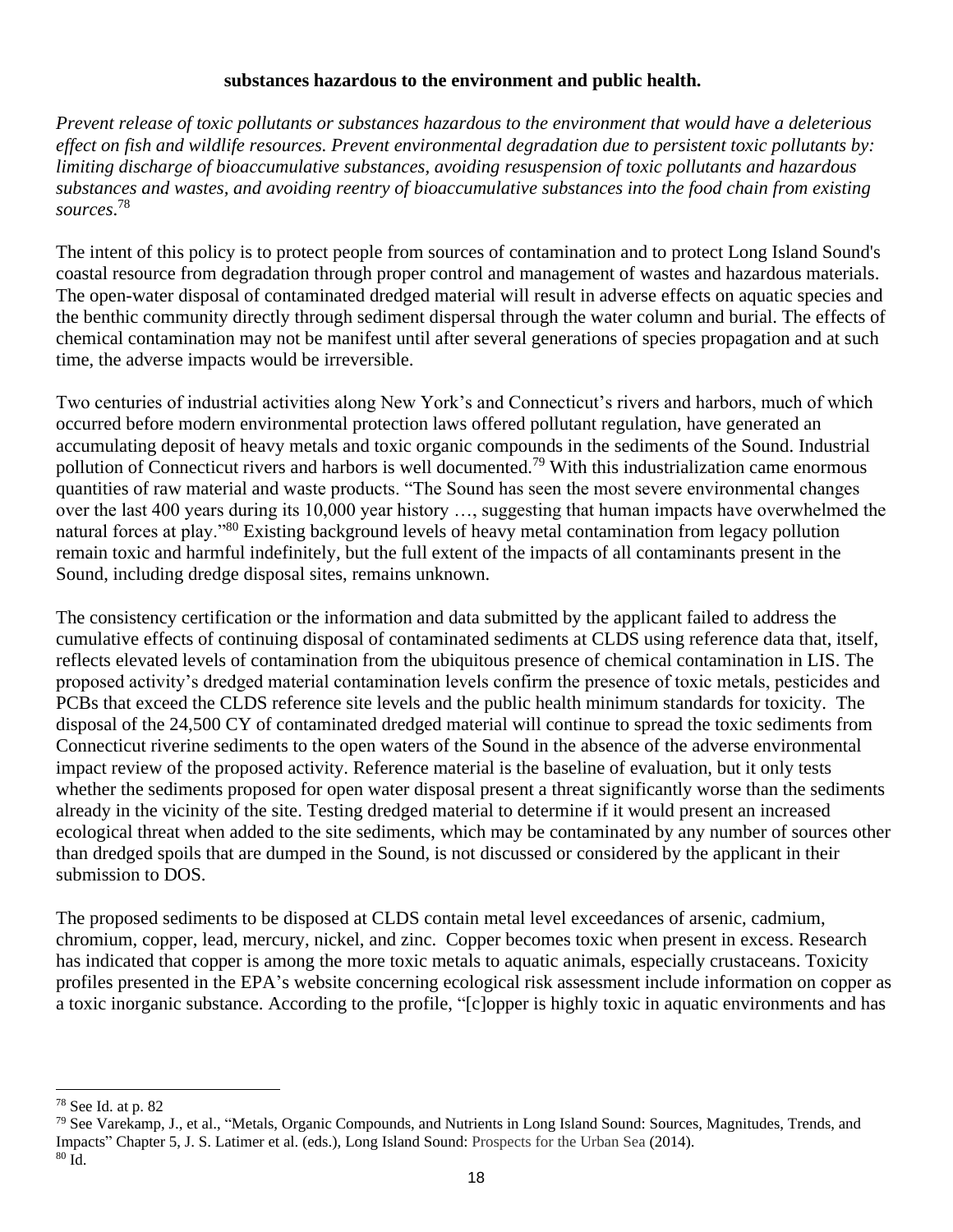effects in fish, invertebrates, and amphibians, with all three groups equally sensitive to chronic toxicity." <sup>81</sup> Lobster represents a valued resource to commercial fisheries and is consumed by humans. Copper will bioconcentrate in many different organs in fish and mollusks.<sup>82</sup> Contaminant accumulations in this resource pose direct threats in sufficient quantities to human health.<sup>83</sup> So too, cadmium is a chemical that adsorbs to sediments; when dredging and open water dumping occurs, the cadmium is exposed to water-column and benthic bottom-feeders and microorganisms, which in turn are consumed and bioaccumulate and biomagnify through the food chain, thus causing human consumptive risks.

In addition to the adverse effects associated with the re-introduction of dredged material contaminants to the water column and benthos, the open-water disposal of dredged material has adverse effects on aquatic species and the benthic community directly through sediment dispersal through the water column, and burial. The effects of chemical contamination may not be manifest until after several generations of species propagation. Copper is shown to have predictably fatal effects on American lobster (a LIS fishery that has declined drastically in recent years) in low concentrations. For example, copper as a heavy metal that persists indefinitely in the environment is considered lethal to lobster at concentrations of  $0.056$  ppm (parts per million).<sup>84</sup>

Due to the above considerations, this proposal is inconsistent with these policies.

## **Policy 11: Promote sustainable use of living marine resources in Long Island Sound**

## **Policy 11.1: Ensure the long-term maintenance and health of living marine resources.**

*Ensure that commercial and recreational uses of living marine resources are managed in a manner that: results in sustained useable abundance and diversity of the marine resource; does not interfere with population and habitat maintenance and restoration efforts; uses best available scientific information in managing the resources; and minimizes waste and reduces discard mortality of marine fishery resources. Ensure that the management of the state's transboundary and migratory species is consistent with interstate, state-federal, and interjurisdictional management plans. Protect, manage, and restore sustainable populations of indigenous fish, wildlife species, and other living marine resources. Foster occurrence and abundance of Long Island Sound's marine resources by: protecting spawning grounds, habitats, and water quality; and enhancing and restoring fish and shellfish habitat, particularly for anadromous fish, oysters, and hard clams.<sup>85</sup>*

# **Policy 11.2 Provide for commercial and recreational use of the Sound's finfish, shellfish, crustaceans, and marine plants.**

*Maximize the benefits of marine resource use so as to provide a valuable recreational resource experience and viable business opportunities for commercial and recreational fisheries.*

*Where fishery conservation and management plans require actions that would result in resource allocation impacts, ensure equitable distribution of impacts among user groups, giving priority to existing fisheries in the state.*

<sup>81</sup> See Ecological Toxicity Information, E.P.A., Region 5 Superfund (https://archive.epa.gov/reg5sfun/ecology/web/htm

l/toxprofiles.html); see also U.S. EPA. 1993. Wildlife Exposure Factors Handbook. vol. I. EPA/600/R-93/l 87a.; Horne, M. T. and W. A. Dunson. l 995. Effects of low pH, metals, and water hardness on larval amphibians. Archives of Environmental Contamination and Toxicology. 29:500-505.

<sup>&</sup>lt;sup>82</sup> See Owen, C. A. 198 J. Copper deficiency and toxicity: acquired and inherited, in plants, animals, and man. Noyes Publications, New Jersey

<sup>83</sup> See Ezeonyejiaku, C.D., Obiakor, M.O. and Ezenwelu, C.O. 2011. Toxicity of Copper Sulphate and Behavioural Locomotor

Response of Tilapia ( Oreochromis niloticus) and Catfish (Cl arias gariepinus) Species. Online .J. Anim. Feed Res., 1(4): 130-134. <sup>84</sup> "Copper was high in lobster tissue at ... CLDS." LIS DMMP PEIS at p. 4-69.

<sup>85</sup> See LIS CMP at p. 86.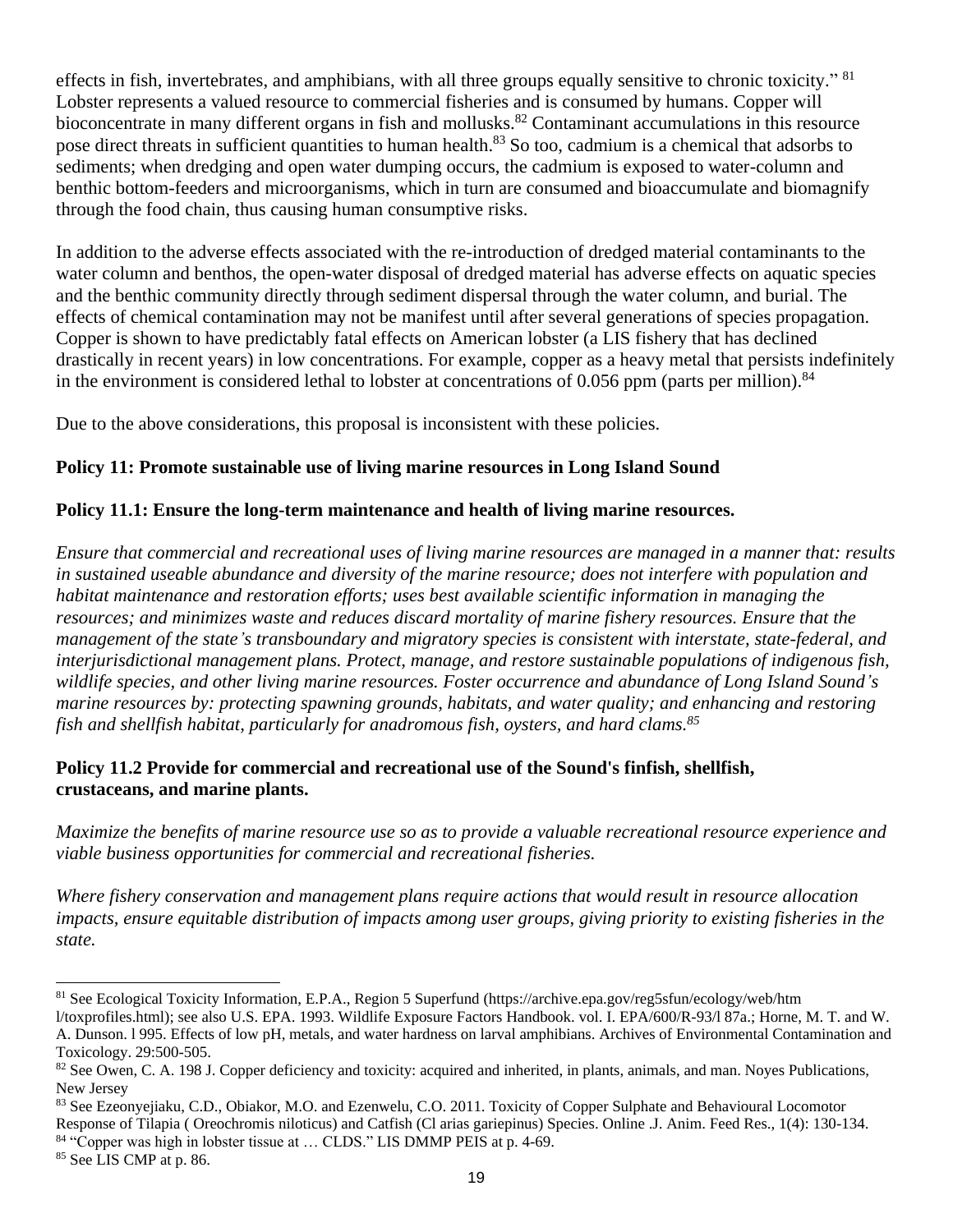# *Protect the public health and the marketability of marine and fishery resources by maintaining and improving water quality.*

The guidance for sub-policy 11.1 states "Foster occurrence and abundance of Long Island Sound's marine resources by: protecting spawning grounds, habitats, and water quality; and enhancing and restoring fish and shellfish habitat, particularly for anadromous fish, oysters, and hard clams." The guidance for policy 11.2 states "Maximize the benefits of marine resource use so as to provide a valuable recreation resource experience and viable business opportunities for commercial and recreational fisheries ... Protect the public health and the marketability of marine and fishery resources by maintaining and improving water quality."

The living marine resources of the Sound including those in nearby designated SFCWHs, play an important role in the social and economic well-being of the people of the Long Island Sound region. Commercial and recreational uses of the Sound's living marine resources constitute an important contribution to the economy of the region and the State. The continued use of the Sound's living resources depends on maintaining the longterm health and abundance of marine fisheries resources and the habitats, and on ensuring that the resources are sustained in usable abundance and diversity for future generations.

Given these potential impacts outlined throughout this objection, the proposed action is not consistent with these policies.

### **Conclusion**

Your action, as currently proposed, to use the CLDS open water disposal site for the disposal of contaminated sediments with capping, is inconsistent with Long Island Sound Coastal Management Program Policies 5, 6, 8, and 11.

Pursuant to 15 CFR Part 930, Subpart H, and within 30 days from receipt of this letter, you may request that the U.S. Secretary of Commerce (Secretary) override this objection. In order to grant an override request, the Secretary must find that the activity is consistent with the objectives or purposes of the Coastal Zone Management Act, or is necessary in the interest of national security. A copy of the request and supporting information must be sent to the New York Department of State and to the federal permitting or licensing agency. The Secretary may collect fees from you for administering and processing your request.

If you would like to continue discussions with this office while pursuing an appeal, please call Mr. Greg Capobianco at (518) 474-6000. If you or your client are represented by counsel, kindly have your attorney contact Mr. Capobianco for referral to our Legal Division.

Sincerely,

Kisha Santiago-Martinez Office of Planning, Development and Community Infrastructure

KSM/jls

cc: OCM – Director Jeff Payne, David Kaiser, Kerry Kehoe COE/NAE – Diane Ray (NAE-2007-457) COE/NAN – Steve Ryba NYS DEC/DEP Region 1 – Sue Ackerman